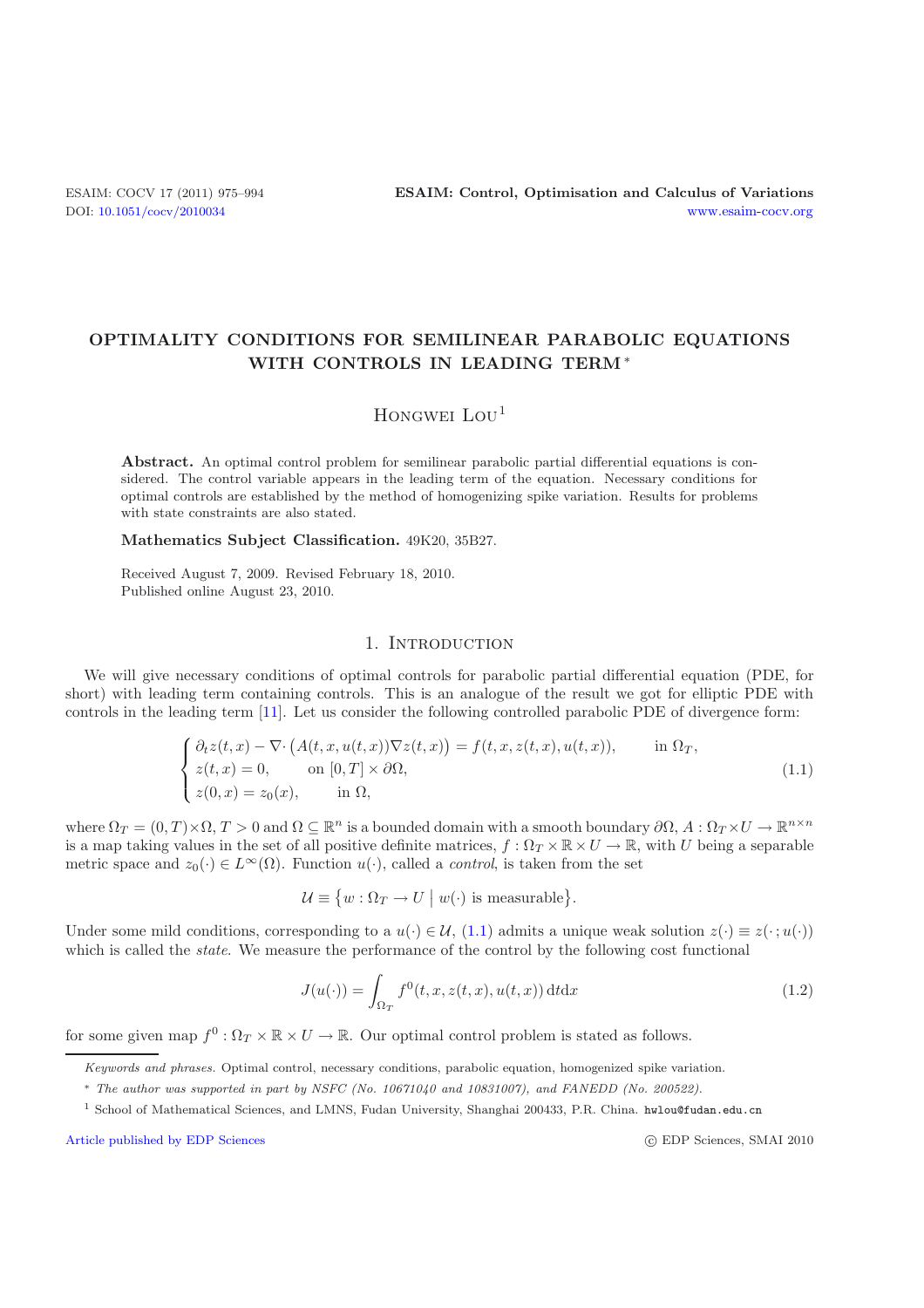**Problem (C)**. Find a  $\bar{u}(\cdot) \in \mathcal{U}$  such that

<span id="page-1-0"></span>
$$
J(\bar{u}(\cdot)) = \inf_{u(\cdot) \in \mathcal{U}} J(u(\cdot)).
$$
\n(1.3)

Any  $\bar{u}(\cdot) \in \mathcal{U}$  satisfying [\(1.3\)](#page-1-0) is called an *optimal control*, and the corresponding  $\bar{z}(\cdot) \equiv z(\cdot; \bar{u}(\cdot))$  is called an *optimal state*. The pair  $(\bar{z}(\cdot), \bar{u}(\cdot))$  is called an *optimal pair*. When  $A(t, x, u) \equiv A(t, x)$ , Problem (C) has been studied by many authors, see [\[10](#page-19-1)] and the references cited therein. Works concerning the elliptic cases with leading term containing controls can be founded in [\[4](#page-19-2)[–7](#page-19-3)[,11](#page-19-0)[–14](#page-19-4)], etc. However, it seems that there are only few works devoted to parabolic cases (see [\[3](#page-19-5)[,15\]](#page-19-6), etc.).

In this paper, we make the following assumptions.

(S1) Let  $T > 0$  and  $\Omega$  be a bounded domain in  $\mathbb{R}^n$  with a smooth boundary  $\partial\Omega$ .

 $(S2)$  Let U be a separable metric space.

(S3) Functions  $A(t, x, v) = (a_{ij}(t, x, v))$  take values in the set  $S_+^n$  of  $n \times n$  (symmetric) positive definite<br>trices which are measurable in  $(t, x) \in \Omega_x$  and continuous in  $v \in U$ . Moreover, there exist  $\Lambda > 1 > 0$  such matrices, which are measurable in  $(t, x) \in \Omega_T$  and continuous in  $v \in U$ . Moreover, there exist  $\Lambda \geq \lambda > 0$  such that for almost all  $(t, x) \in \Omega_T$ ,

$$
\lambda |\xi|^2 \le \langle A(t, x, v)\xi, \xi \rangle \le \Lambda |\xi|^2, \qquad \forall \xi \in \mathbb{R}^n, v \in U,
$$
\n(1.4)

where  $\langle \cdot, \cdot \rangle$  stands for the inner product in  $\mathbb{R}^n$ .<br>(S4) Functions  $f(t, x, z, y)$  and  $f(t, x, z, y)$ .

(S4) Functions  $f(t, x, z, v)$  and  $f_z(t, x, z, v)$  are measurable in  $(t, x)$ , and continuous in  $(z, v) \in \mathbb{R} \times U$ . Moreover, there exits a constant  $M > 0$  such that

$$
zf(t, x, z, v) \le M(z^2 + 1), \qquad \forall (t, x, z, v) \in \Omega_T \times \mathbb{R} \times U
$$
\n
$$
(1.5)
$$

and for any  $R > 0$ , there exists an  $M_R > 0$  such that

$$
|f(t, x, z, v)| + |f_z(t, x, z, v)| \le M_R, \qquad \text{a.e. } (t, x, v) \in \Omega_T \times U, \ |z| \le R. \tag{1.6}
$$

<span id="page-1-3"></span>(S5) Functions  $f^{0}(t, x, z, v)$  and  $f^{0}_{z}(t, x, z, v)$  are measurable in  $(t, x)$ , and continuous in  $(z, v) \in \mathbb{R} \times U$ . Moreover, for any  $R > 0$ , there exists a  $K_R > 0$  such that

$$
|f^{0}(t, x, z, v)| + |f_{z}^{0}(t, x, z, u)| \le K_{R}, \qquad \text{a.e. } (t, x, v) \in \Omega_{T} \times U, |z| \le R.
$$
 (1.7)

Our main result is the following.

<span id="page-1-2"></span>**Theorem 1.1.** *Let* (S1)–(S5) *hold and*  $z_0 \in L^{\infty}(\Omega)$ *. Let*  $(\bar{z}(\cdot), \bar{u}(\cdot))$  *be an optimal pair of Problem* (C)*. Let*  $\psi(\cdot)$ *be the weak solution of the following adjoint equation*

$$
\begin{cases}\n\partial_t \bar{\psi}(t,x) + \nabla \cdot \left( A(t,x,\bar{u}(t,x)) \nabla \bar{\psi}(t,x) \right) = f_z^0(t,x,\bar{z}(t,x),\bar{u}(t,x)) \\
-f_z(t,x,\bar{z}(t,x),\bar{u}(t,x)) \bar{\psi}(t,x), & \text{in } \Omega_T, \\
\bar{\psi}(t,x) = 0, & \text{on } [0,T] \times \partial \Omega, \\
\bar{\psi}(T,x) = 0, & \text{in } \Omega.\n\end{cases}
$$
\n(1.8)

<span id="page-1-4"></span><span id="page-1-1"></span>*Then*

$$
H(t, x, \bar{z}(t, x), \bar{\psi}(t, x), \nabla \bar{z}(t, x), \nabla \bar{\psi}(t, x), \bar{u}(t, x)) - H(t, x, \bar{z}(t, x), \bar{\psi}(t, x), \nabla \bar{z}(t, x), \nabla \bar{\psi}(t, x), v)
$$
\n
$$
\geq \frac{1}{2} |A(t, x, v)^{-\frac{1}{2}} (A(t, x, \bar{u}(t, x)) - A(t, x, v)) \nabla \bar{z}(t, x) | |A(t, x, v)^{-\frac{1}{2}} (A(t, x, \bar{u}(t, x)) - A(t, x, v)) \nabla \bar{\psi}(t, x)|
$$
\n
$$
+ \frac{1}{2} \langle A(t, x, v)^{-\frac{1}{2}} (A(t, x, \bar{u}(t, x)) - A(t, x, v)) \nabla \bar{z}(t, x), A(t, x, v)^{-\frac{1}{2}} (A(t, x, \bar{u}(t, x)) - A(t, x, v)) \nabla \bar{\psi}(t, x),
$$
\n
$$
\forall v \in U, \quad \text{a.e. } (t, x) \in \Omega_T,
$$
\n(1.9)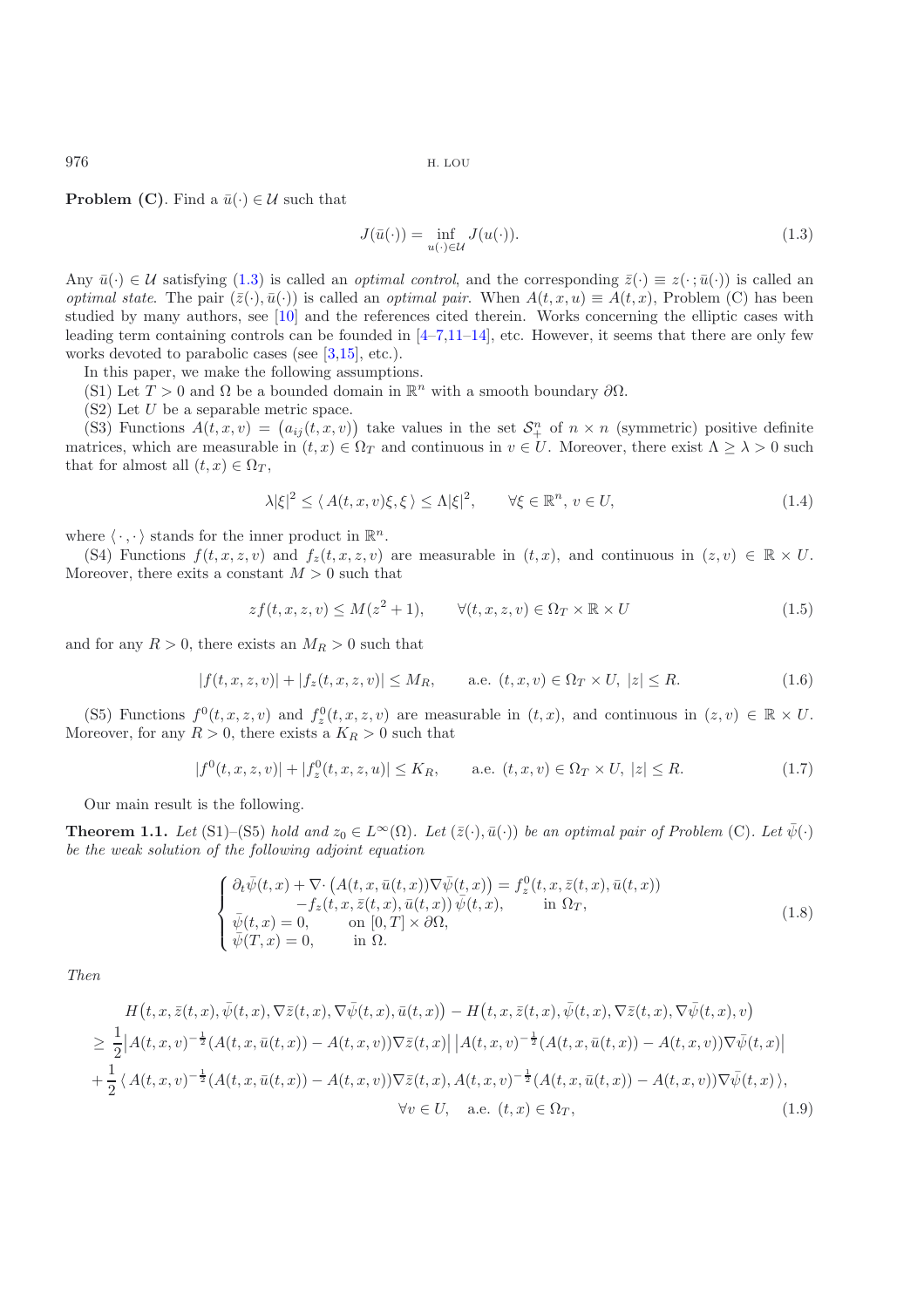<span id="page-2-3"></span>*where*

$$
H(t, x, z, \psi, \xi, \eta, v) = \langle \psi, f(t, x, z, v) \rangle - f^{0}(t, x, z, v) - \langle A(t, x, v)\xi, \eta \rangle,
$$
  

$$
(t, x, z, \psi, \xi, \eta, v) \in [0, T] \times \Omega \times \mathbb{R} \times \mathbb{R} \times \mathbb{R}^{n} \times \mathbb{R}^{n} \times U.
$$
 (1.10)

Since the right hand side of  $(1.9)$  is always nonnegative,  $(1.9)$  implies

$$
H(t, x, \bar{z}(t, x), \bar{\psi}(t, x), \nabla \bar{z}(t, x), \nabla \bar{\psi}(t, x), \bar{u}(t, x)) = \max_{v \in U} H(t, x, \bar{z}(t, x), \bar{\psi}(t, x), \nabla \bar{z}(t, x), \nabla \bar{\psi}(t, x), v),
$$
  
\n
$$
\forall v \in U, \quad \text{a.e. } (t, x) \in \Omega_T. \tag{1.11}
$$

When  $A(t, x, v) \equiv A(t, x)$ , the right hand side of [\(1.9\)](#page-1-1) is zero, thus, the result automatically recovers those for the classical semilinear case without state constraints [\[10\]](#page-19-1).

Since U is not necessarily convex, it is well-known that people usually use spike variations to derive necessary conditions for optimal controls. Such a spike variation technique does not directly work for problems with leading term containing the control. To overcome the difficulty, we adopt the idea of homogenization for PDEs to carefully select some special type spike variations of controls so that we can have desired "differentiability" of the state with respect to the control. We can see in [\[11\]](#page-19-0) that such a method is useful for the cases of elliptic PDEs. The main idea to treat parabolic case is same to that for elliptic case. However, there are some new difficulties in studying properties of variational equations.

<span id="page-2-0"></span>Comparing Theorem [1.1](#page-1-2) and the corresponding result for elliptic case in [\[11\]](#page-19-0), we can see that they are similar when  $n \geq 2$  and slightly different when  $n = 1$ . More precisely, Theorem [1.1](#page-1-2) of this paper is very similar to Theorem 1.1 in [\[11\]](#page-19-0) for high dimensional cases. In particular, for parabolic case with  $n = 1$ , instead of

$$
H(t, x, \overline{z}(t, x), \overline{\psi}(t, x), \overline{z}_x(t, x), \overline{\psi}_x(t, x), \overline{u}(t, x)) - H(t, x, \overline{z}(t, x), \overline{\psi}(t, x), \overline{z}_x(t, x), \overline{\psi}_x(t, x), v)
$$
  
\n
$$
\geq \frac{(A(t, x, \overline{u}(t, x)) - A(t, x, v))^2}{A(t, x, v)} \overline{z}_x(t, x) \overline{\psi}_x(t, x), \qquad \forall v \in U, \quad \text{a.e. } (t, x) \in \Omega_T,
$$
\n(1.12)

<span id="page-2-1"></span>we have [\(1.9\)](#page-1-1), *i.e.*,

<span id="page-2-2"></span>
$$
H(t, x, \bar{z}(t, x), \bar{\psi}(t, x), \bar{z}_x(t, x), \bar{\psi}_x(t, x), \bar{u}(t, x)) - H(t, x, \bar{z}(t, x), \bar{\psi}(t, x), \bar{z}_x(t, x), \bar{\psi}_x(t, x), v)
$$
  
\n
$$
\geq \frac{(A(t, x, \bar{u}(t, x)) - A(t, x, v))^2}{A(t, x, v)} \Big[ \bar{z}_x(t, x) \bar{\psi}_x(t, x) \Big]^+, \qquad \forall v \in U, \quad \text{a.e. } (t, x) \in \Omega_T.
$$
\n(1.13)

One can see that  $(1.12)$  is similar to the corresponding result for elliptic case with  $n = 1$ , while  $(1.9)$  (*i.e.*,  $(1.13)$ ) is similar to the corresponding result for elliptic case with  $n \geq 2$ . We mention that for elliptic cases with  $n \geq 2$ , the corresponding right hand of [\(1.9\)](#page-1-1) follows from a fact given in Lemma [2.5.](#page-10-0) While for parabolic case with  $n = 1$ , the right hand of  $(1.9)$  (*i.e.*,  $(1.13)$ ) follows in a different way. In fact, it follows from  $(1.12)$  and

$$
H(t, x, \overline{z}(t, x), \overline{\psi}(t, x), \overline{z}_x(t, x), \overline{\psi}_x(t, x), \overline{u}(t, x)) - H(t, x, \overline{z}(t, x), \overline{\psi}(t, x), \overline{z}_x(t, x), \overline{\psi}_x(t, x), v) \ge 0,
$$
  
  $\forall v \in U, \quad \text{a.e. } (t, x) \in \Omega_T.$  (1.14)

From the proof of Theorem [1.1,](#page-1-2) one can see that  $(1.12)$  can be yielded from using spike variation along spacedirection and  $(1.14)$  can be yielded from using spike variation along time-direction (see  $(3.24)$ ).

Another difference between parabolic cases and elliptic cases appear in that there are three possible types of homogenized equations for parabolic cases when taking a different scale for the time and the space variables, while there is only one type of homogenized equations for elliptic cases. Difficulty occurs in analyzing the second type of homogenized equations (see the proof of Lem. [2.2](#page-4-0) for details). Despite the different types of homogenized equations, the variational equations are same and we finally get same optimality conditions for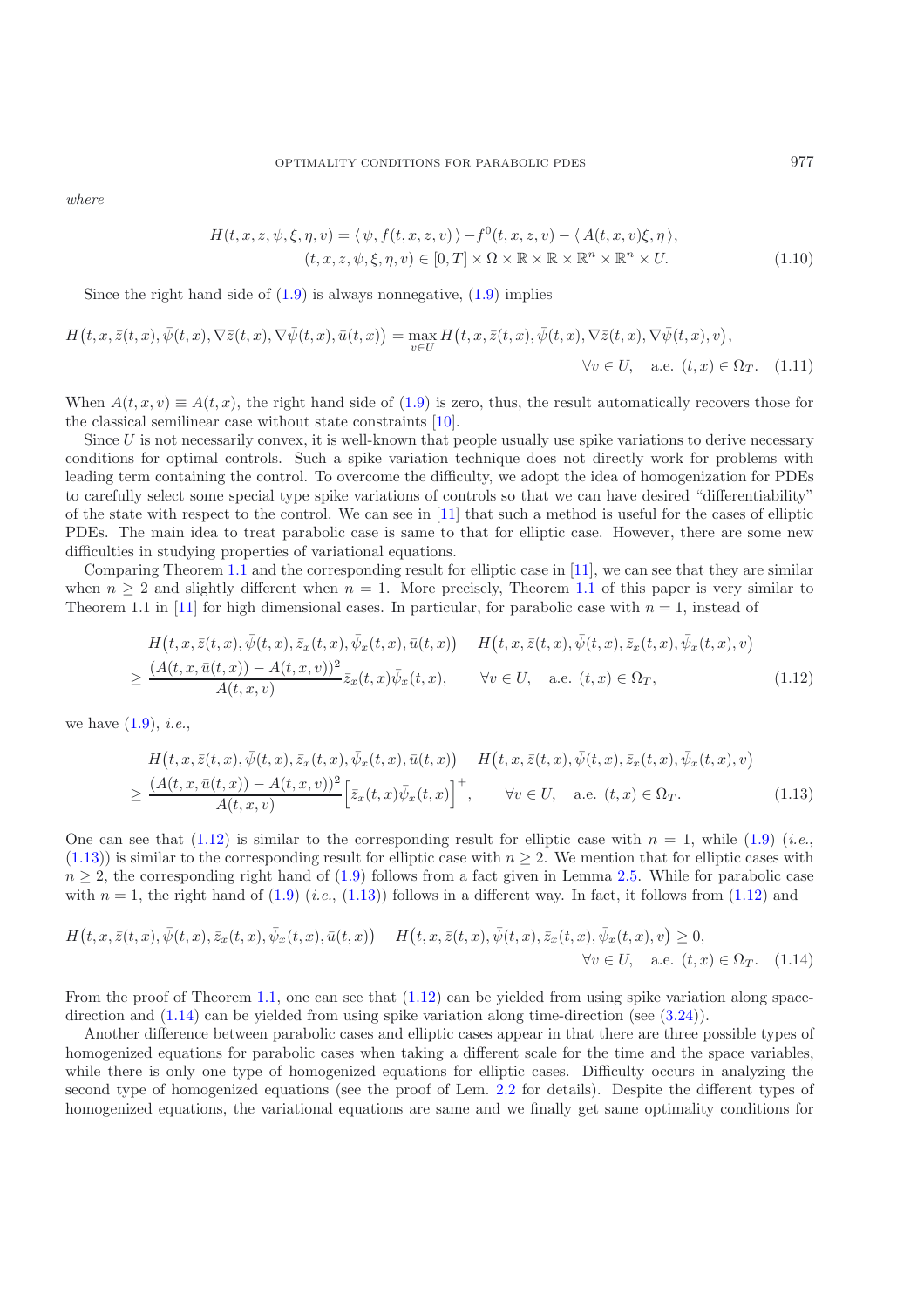the three cases. Nevertheless, we think results of this paper will be useful to analyze the second-order variational equations, which is a problem more difficult than that for first-order variational equations.

The rest of the paper is organized as follows. In Section 2, we present some preliminary results. Section 3 is devoted to a proof of our main result. Problem with state constraints will be discussed in Section 4.

#### 2. Preliminaries

In this section, we will give some preliminary results needed in proving Theorem [1.1.](#page-1-2) For  $Y = [0, \alpha_1] \times$  $[0, \alpha_2] \times \ldots [0, \alpha_n]$ , a function  $g(x)$  on  $\mathbb{R}^n$  is called Y-periodic if it admits period  $\alpha_j$  in the direction  $x_j$   $(j =$  $1, 2, \ldots, n$ ).

**Lemma 2.1.** *Let*  $r > 0$ ,  $\delta \in (0, 1)$  *and* (S1) *hold. Let*  $h(\cdot) \in L^2(\Omega_T)$ , *and*  $A^m(\cdot) = (a_{ij}^m(\cdot)) \in L^\infty(\Omega_T; \mathcal{S}_+^n)$  *such* that for some  $\Lambda > \lambda > 0$ *that for some*  $\Lambda \geq \lambda > 0$ *,* 

$$
\lambda|\xi|^2 \le \langle A^m(t,x)\xi,\xi\rangle \le \Lambda|\xi|^2, \qquad \forall \xi \in \mathbb{R}^n, \ (t,x) \in \Omega_T, \ m = 1,2,3,4. \tag{2.1}
$$

*Define*

$$
G(t, x, s, y) \equiv (g_{ij}(t, x, s, y)) \equiv (g_{ij}(t, x, s, y_1)) = \begin{cases} A^1(t, x), & \text{if } (\{s\}, \{y_1\}) \in [\delta, 1) \times [\delta, 1), \\ A^2(t, x), & \text{if } (\{s\}, \{y_1\}) \in [0, \delta) \times [\delta, 1), \\ A^3(t, x), & \text{if } (\{s\}, \{y_1\}) \in [\delta, 1) \times [0, \delta), \\ A^4(t, x), & \text{if } (\{s\}, \{y_1\}) \in [0, \delta) \times [0, \delta), \end{cases}
$$
(2.2)

*where*  $\{a\}$  *denotes the decimal part of a real number a. For*  $\varepsilon > 0$ , *let*  $z^{\varepsilon}(\cdot) \in L^2(0,T; H_0^1(\Omega))$  *be the weak* solution of *solution of*

$$
\begin{cases}\n\partial_t z^{\varepsilon}(t,x) - \nabla \cdot \left[ G\left(t,x,\frac{t}{\varepsilon^r},\frac{x}{\varepsilon}\right) \nabla z^{\varepsilon}(t,x) \right] = h(t,x), & \text{in } \Omega_T, \\
z^{\varepsilon}(t,x) = 0, & \text{on } [0,T] \times \partial\Omega, \\
z^{\varepsilon}(0,x) = z_0(x), & \text{in } \Omega,\n\end{cases}
$$
\n(2.3)

*with*  $z_0(\cdot) \in L^\infty(\Omega)$ *. Then* 

$$
z^{\varepsilon}(\cdot) \to z(\cdot), \qquad weakly \ in \quad L^{2}(0,T;H_{0}^{1}(\Omega)) \tag{2.4}
$$

*with* z(·) *being the weak solution of*

$$
\begin{cases}\n\partial_t z(t,x) - \nabla \cdot (Q(t,x) \nabla z(t,x)) = h(t,x), & \text{in } \Omega_T, \\
z(t,x) = 0, & \text{on } [0,T] \times \partial \Omega, \\
z(0,x) = z_0(x), & \text{in } \Omega,\n\end{cases}
$$
\n(2.5)

and  $Q(\cdot) = (q_{ij}(\cdot)) \in L^{\infty}(\Omega_T; \mathcal{S}^n_+)$  *being given by* 

$$
q_{ij}(t,x) = \int_0^1 dy_1 \int_0^1 (g_{ij}(t,x,s,y_1) + g_{i1}(t,x,s,y_1) \partial_{y_1} \varphi^j(t,x,s,y_1)) ds, \qquad 1 \le i, j \le n,
$$
 (2.6)

<span id="page-3-0"></span>where  $\varphi^k(t, x, \cdot) \in L^2_{\#}(0, 1; W^{1,2}_{\#}(0, 1)/\mathbb{R})$ , # *means the function is* [0, 1] *periodic.*<br>Figure  $\leq 2$ ,  $\leq k(t, x, \cdot)$  is the vision solution of *For*  $r < 2$ ,  $\varphi^k(t, x, \cdot)$  *is the unique solution of* 

$$
\partial_{y_1}(g_{1k}(t,x,s,y_1) + g_{11}(t,x,s,y_1)\partial_{y_1}\varphi^k(t,x,s,y_1)) = 0.
$$
\n(2.7)

*For*  $r = 2$ *,*  $\varphi^k(t, x, \cdot)$  *is the solution of* 

$$
\partial_s \varphi^k(t, x, s, y_1) - \partial_{y_1} (g_{1k}(t, x, s, y_1) + g_{11}(t, x, s, y_1) \partial_{y_1} \varphi^k(t, x, s, y_1)) = 0. \tag{2.8}
$$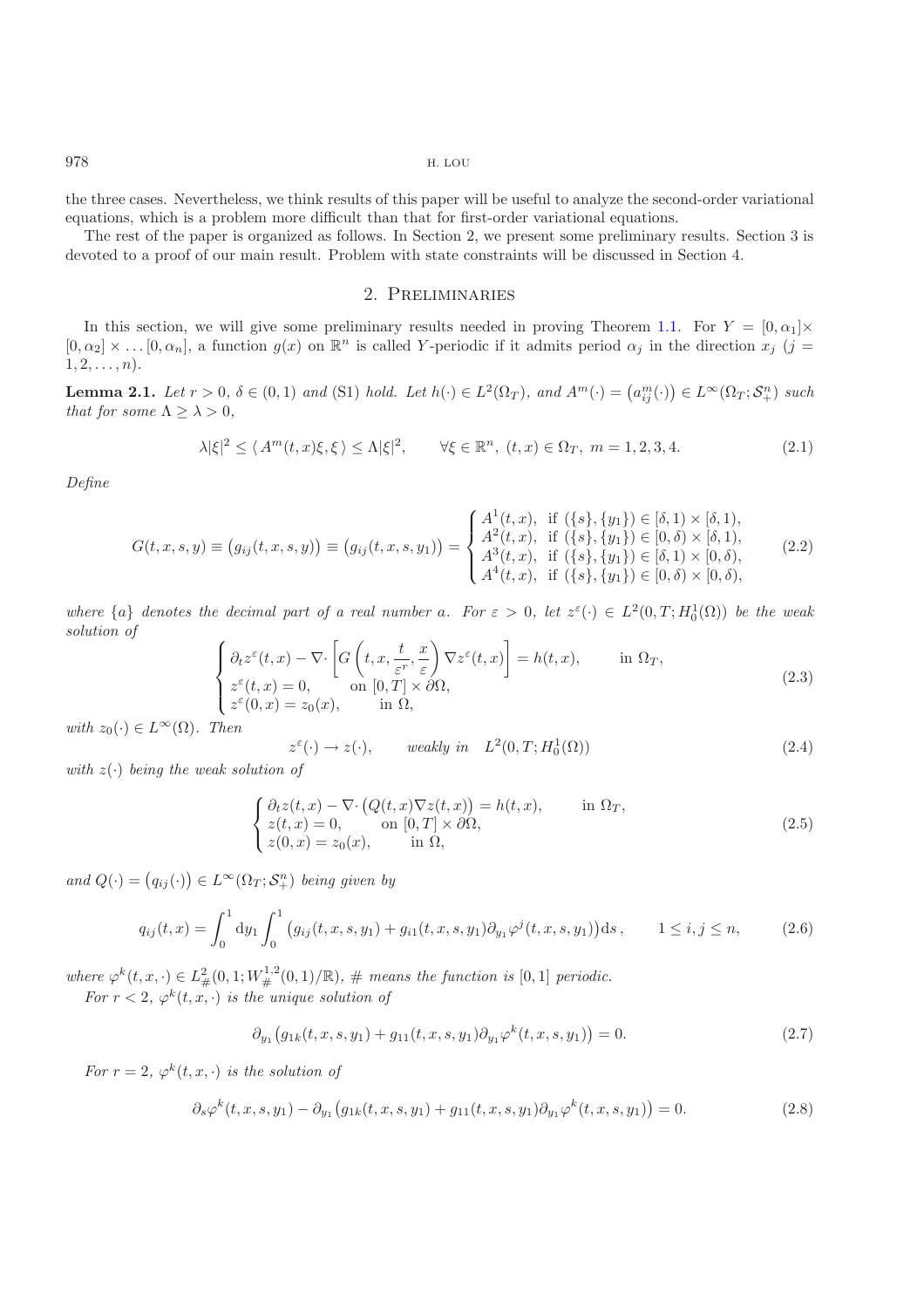<span id="page-4-3"></span>*While for*  $r > 2$ ,  $\varphi^k(t, x, s, y) = \varphi^k(t, x, y_1)$  *is the solution of* 

$$
\partial_{y_1} \left( \int_0^1 g_{1k}(t, x, s, y_1) \, ds + \int_0^1 g_{ij}(t, x, s, y_1) \, ds \, \partial_{y_1} \varphi^k(t, x, y_1) \right) = 0. \tag{2.9}
$$

*Proof.* The above proposition is a corollary of Theorem 2.1 in [\[2\]](#page-18-0), Chapter 2 (see also Rem. 1.1 and "Comments") and Problems" there). The result can also be got by the technique of two scale convergence [\[1](#page-18-1)[,8\]](#page-19-7). According to [\[2](#page-18-0)],

$$
q_{ij}(t,x) = \int_{[0,1]^n} dy \int_0^1 \left( g_{ij}(t,x,s,y) + \sum_{k=1}^n g_{ik}(t,x,s,y) \partial_{y_k} \varphi^j(t,x,s,y) \right) ds, \qquad 1 \le i, j \le n. \tag{2.10}
$$

<span id="page-4-1"></span>For  $r < 2$ ,  $\varphi^k(t, x, \cdot) \in L^2_{\#}(0, 1; W^{1,2}_{\#}((0, 1)^n)/\mathbb{R})$  is the unique solution of

$$
\sum_{i,j=1}^{n} \partial_{y_i} (g_{ij}(t, x, s, y)\delta_{jk} + g_{ij}(t, x, s, y)\partial_{y_j} \varphi^k(t, x, s, y)) = 0,
$$
\n(2.11)

where  $\delta_{ij}$  equals to 1 if  $i = j$  and 0 if  $i \neq j$ .

For  $r = 2$ ,  $\varphi^k(t, x, \cdot)$  is the solution of

$$
\partial_s \varphi^k(t, x, s, y) - \sum_{i,j=1}^n \partial_{y_i} \big( g_{ij}(t, x, s, y) \delta_{jk} + g_{ij}(t, x, s, y) \partial_{y_j} \varphi^k(t, x, s, y) \big) = 0. \tag{2.12}
$$

While for  $r > 2$ ,  $\varphi^k(t, x, s, y) = \varphi(t, x, y)$  is the solution of

$$
\sum_{i,j=1}^{n} \partial_{y_i} \left( \int_0^1 g_{ij}(t,x,s,y) \delta_{jk} \, ds + \int_0^1 g_{ij}(t,x,s,y) \, ds \, \partial_{y_j} \varphi^k(t,x,y) \right) = 0. \tag{2.13}
$$

<span id="page-4-2"></span>Since  $G(t, x, s, y)$  is independent of  $y_2, y_3, \ldots, y_n$ , we must have  $\varphi^k(t, x, s, y) = \varphi^k(t, x, s, y_1)$  and consequently,<br>10)–(2.13) becomes (2.6)–(2.9)  $(2.10)$ – $(2.13)$  becomes  $(2.6)$ – $(2.9)$ .

The following lemma concerns the "derivative" of  $q_{ij}$  in  $\delta = 0$ .

<span id="page-4-0"></span>**Lemma 2.2.** *Let*  $r > 0$ ,  $\Lambda > \lambda > 0$ *. Assume*  $\Lambda \ge a_m \ge \lambda$ ,  $|b_m| \le \Lambda$ ,  $|c_m| \le \Lambda$   $(m = 1, 2, 3, 4)$ *. Let*  $\delta \in (0, 1)$ *and*

$$
(a^{\delta}(s,y),b^{\delta}(s,y),c^{\delta}(s,y)) = \begin{cases} (a_1,b_1,c_1), \text{ if } (\{s\},\{y\}) \in [\delta,1) \times [\delta,1), \\ (a_2,b_2,c_2), \text{ if } (\{s\},\{y\}) \in [0,\delta) \times [\delta,1), \\ (a_3,b_3,c_3), \text{ if } (\{s\},\{y\}) \in [\delta,1) \times [0,\delta), \\ (a_4,b_4,c_4), \text{ if } (\{s\},\{y\}) \in [0,\delta) \times [0,\delta). \end{cases}
$$
(2.14)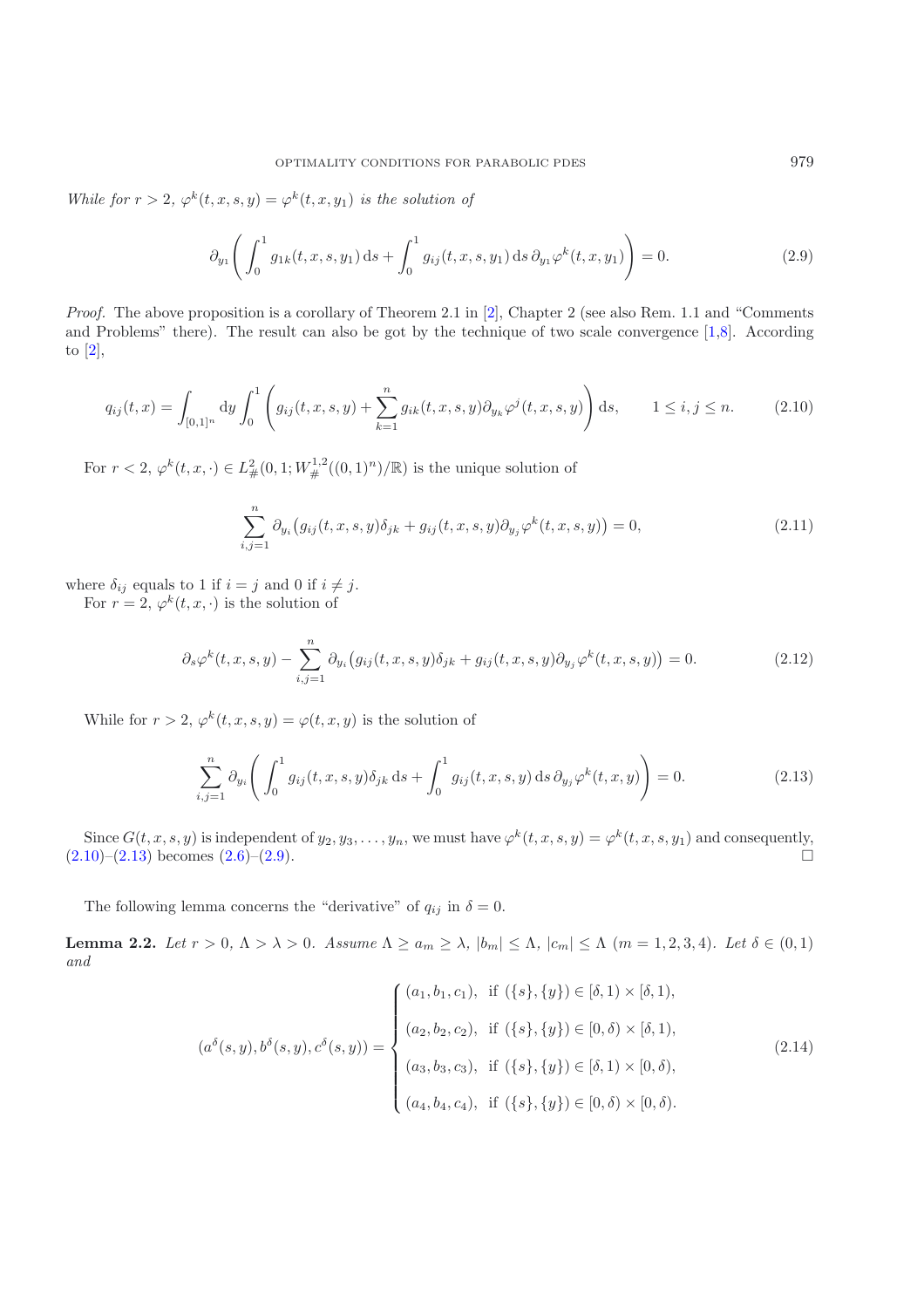

Let  $\phi_1^{\delta}(\cdot) \in L^2_{\#}(0,1;W^{1,2}_{\#}(0,1)/\mathbb{R})$  *be the solution of* 

$$
\partial_y \left( b^\delta(s, y) + a^\delta(s, y) \partial_y \phi_1^\delta(s, y) \right) = 0,\tag{2.15}
$$

<span id="page-5-1"></span> $\phi_2^{\delta}(\cdot)$  *be the solution of* 

<span id="page-5-0"></span>
$$
\partial_s \phi_2^{\delta}(s, y) - \partial_y \left( b^{\delta}(s, y) + a^{\delta}(s, y) \partial_y \phi_2^{\delta}(s, y) \right) = 0 \tag{2.16}
$$

and  $\phi_3^{\delta}(s, y) \equiv \phi_3^{\delta}(y)$  *be the solution of* 

$$
\partial_y \left( \int_0^1 b^\delta(s, y) \, ds + \int_0^1 a^\delta(s, y) \, ds \, \partial_y \phi_3^\delta(y) \right) = 0. \tag{2.17}
$$

*Then there exists a constant*  $C = C(\Lambda, \lambda)$ *, independent of*  $\delta \in (0, 1)$ *, such that* 

<span id="page-5-2"></span>
$$
\left|\frac{1}{\delta} \int_0^1 dy \int_0^1 c^{\delta}(s, y) \partial_y \phi_k^{\delta}(s, y) ds + \frac{(b_3 - b_1)(c_3 - c_1)}{a_3}\right| \le C\sqrt{\delta}, \qquad k = 1, 2, 3.
$$
 (2.18)

<span id="page-5-4"></span>*Proof.* **I.** It follows from [\(2.15\)](#page-5-0) that

$$
b^{\delta}(s, y) + a^{\delta}(s, y)\partial_y \phi_1^{\delta}(s, y) = p^{\delta}(s).
$$

Since  $\phi_1^{\delta}(\cdot)$  is  $[0, 1]^2$  periodic, we get that

$$
\int_0^1 \frac{p^{\delta}(s) - b^{\delta}(s, y)}{a^{\delta}(s, y)} dy = \int_0^1 \partial_y \phi_1^{\delta}(s, y) dy = 0, \qquad s \in [0, 1].
$$

<span id="page-5-3"></span>Solve  $p^{\delta}(\cdot)$  from the above we get

$$
\partial_y \phi_1(s, y) = \begin{cases}\n\frac{b_3 - b_1}{(1 - \delta)a_3 + \delta a_1} \delta, & (s, y) \in (\delta, 1) \times (\delta, 1), \\
\frac{b_4 - b_2}{(1 - \delta)a_4 + \delta a_2} \delta, & (s, y) \in (0, \delta) \times (\delta, 1), \\
-\frac{b_3 - b_1}{(1 - \delta)a_3 + \delta a_1} (1 - \delta), (s, y) \in (\delta, 1) \times (0, \delta), \\
-\frac{b_4 - b_2}{(1 - \delta)a_4 + \delta a_2} (1 - \delta), (s, y) \in (0, \delta) \times (0, \delta).\n\end{cases} (2.19)
$$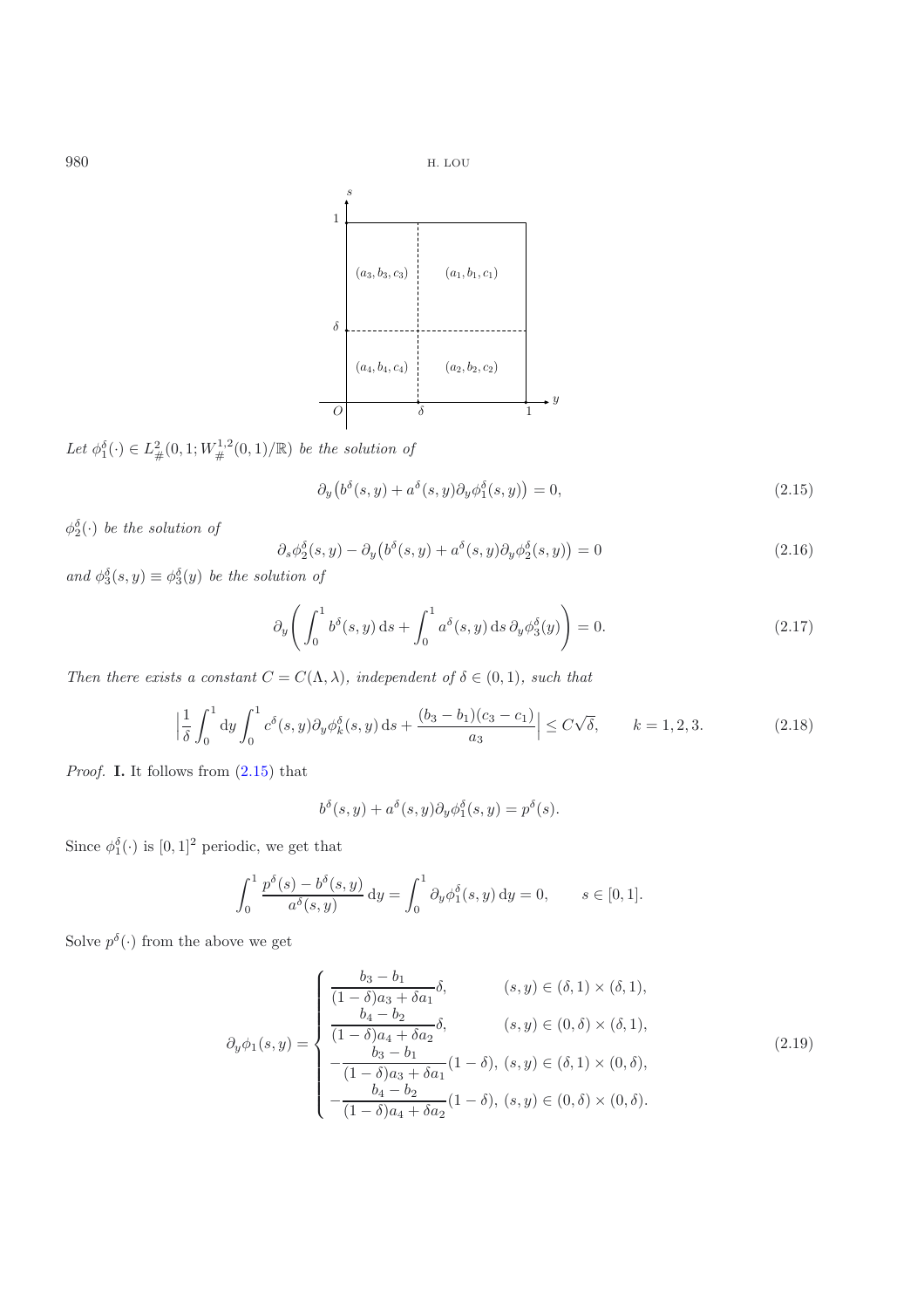<span id="page-6-0"></span>Thus

$$
|\partial_y \phi_1^{\delta}(s, y)| \le \begin{cases} \frac{2\Lambda}{\lambda} \delta, & (s, y) \in [0, 1] \times (\delta, 1), \\ \frac{2\Lambda}{\lambda} (1 - \delta), (s, y) \in [0, 1] \times (0, \delta). \end{cases}
$$
(2.20)

A direct calculation shows that

$$
\left| \frac{1}{\delta} \int_0^1 dy \int_0^1 c^{\delta}(s, y) \partial_y \phi_1^{\delta}(s, y) ds + \frac{(b_3 - b_1)(c_3 - c_1)}{a_3} \right| = \left| \delta(2 - \delta) \frac{(b_3 - b_1)(c_3 - c_1)}{(1 - \delta)a_3 + \delta a_1} - \delta(1 - \delta) \frac{(b_4 - b_2)(c_4 - c_2)}{(1 - \delta)a_4 + \delta a_2} \right|
$$
  

$$
\leq \delta(2 - \delta) \frac{4\Lambda^2}{\lambda} + \delta(1 - \delta) \frac{4\Lambda^2}{\lambda} \leq \frac{12\Lambda^2}{\lambda} \delta. \quad (2.21)
$$

<span id="page-6-1"></span>**II.** It follows from [\(2.16\)](#page-5-1) and the periodicity of  $\phi_2^{\delta}(\cdot)$  that

$$
0 = \int_0^1 \int_0^1 [b^{\delta}(s, y)\partial_y \phi_2^{\delta}(s, y) + a^{\delta}(s, y)|\partial_y \phi_2^{\delta}(s, y)|^2] ds dy
$$
  
= 
$$
\int_0^1 \int_0^1 [(b^{\delta}(s, y) - b_1)\partial_y \phi_2^{\delta}(s, y) + a^{\delta}(s, y)|\partial_y \phi_2^{\delta}(s, y)|^2] ds dy.
$$
 (2.22)

Thus,

$$
\int_{0}^{1} \int_{0}^{1} |\partial_{y} \phi_{2}^{\delta}(s, y)|^{2} ds dy \leq \frac{1}{\lambda} \int_{0}^{1} \int_{0}^{1} a^{\delta}(s, y) |\partial_{y} \phi_{2}^{\delta}(s, y)|^{2} ds dy \n= -\frac{1}{\lambda} \int_{0}^{1} \int_{0}^{1} (b^{\delta}(s, y) - b_{1}) \partial_{y} \phi_{2}^{\delta}(s, y) ds dy \n\leq \frac{1}{\lambda} \left( \int_{0}^{1} \int_{0}^{1} |b^{\delta}(s, y) - b_{1}|^{2} ds dy \right)^{\frac{1}{2}} \left( \int_{0}^{1} \int_{0}^{1} |\partial_{y} \phi_{2}^{\delta}(s, y)|^{2} ds dy \right)^{\frac{1}{2}} \n\leq \frac{2\sqrt{2}\Lambda\sqrt{\delta}}{\lambda} \left( \int_{0}^{1} \int_{0}^{1} |\partial_{y} \phi_{2}^{\delta}(s, y)|^{2} ds dy \right)^{\frac{1}{2}}.
$$
\n(2.23)

Therefore,

$$
\|\partial_y \phi_2^{\delta}\|_{L^2([0,1]^2)} \le \frac{2\sqrt{2}\Lambda\sqrt{\delta}}{\lambda}.
$$
\n(2.24)

On the other hand, [\(2.20\)](#page-6-0) implies

$$
\|\partial_y \phi_1^\delta\|_{L^2([0,1]^2)} \le \frac{2\Lambda\sqrt{\delta}}{\lambda}.\tag{2.25}
$$

Denote  $\Phi^{\delta}(\cdot) = \phi_2^{\delta}(\cdot) - \phi_1^{\delta}(\cdot)$ , we have

$$
\|\partial_y \Phi^{\delta}\|_{L^2([0,1]^2)} \le \frac{2(1+\sqrt{2})\Lambda\sqrt{\delta}}{\lambda}.
$$
\n(2.26)

For any  $\varphi(\cdot) \in W^{1,2}_{\#}(0,1)$ , it follows from  $(2.15)-(2.16)$  $(2.15)-(2.16)$  $(2.15)-(2.16)$  that

$$
\int_0^1 \left[b^\delta(s, y) + a^\delta(s, y)\partial_y \phi_1^\delta(s, y)\right] \partial_y \varphi(y) \, \mathrm{d}y = 0, \qquad \forall s \in [0, 1],\tag{2.27}
$$

$$
\int_0^1 \int_0^1 \left[b^\delta(s, y) + a^\delta(s, y)\partial_y \phi_2^\delta(s, y)\right] \partial_y \varphi(y) \,ds \,dy = 0. \tag{2.28}
$$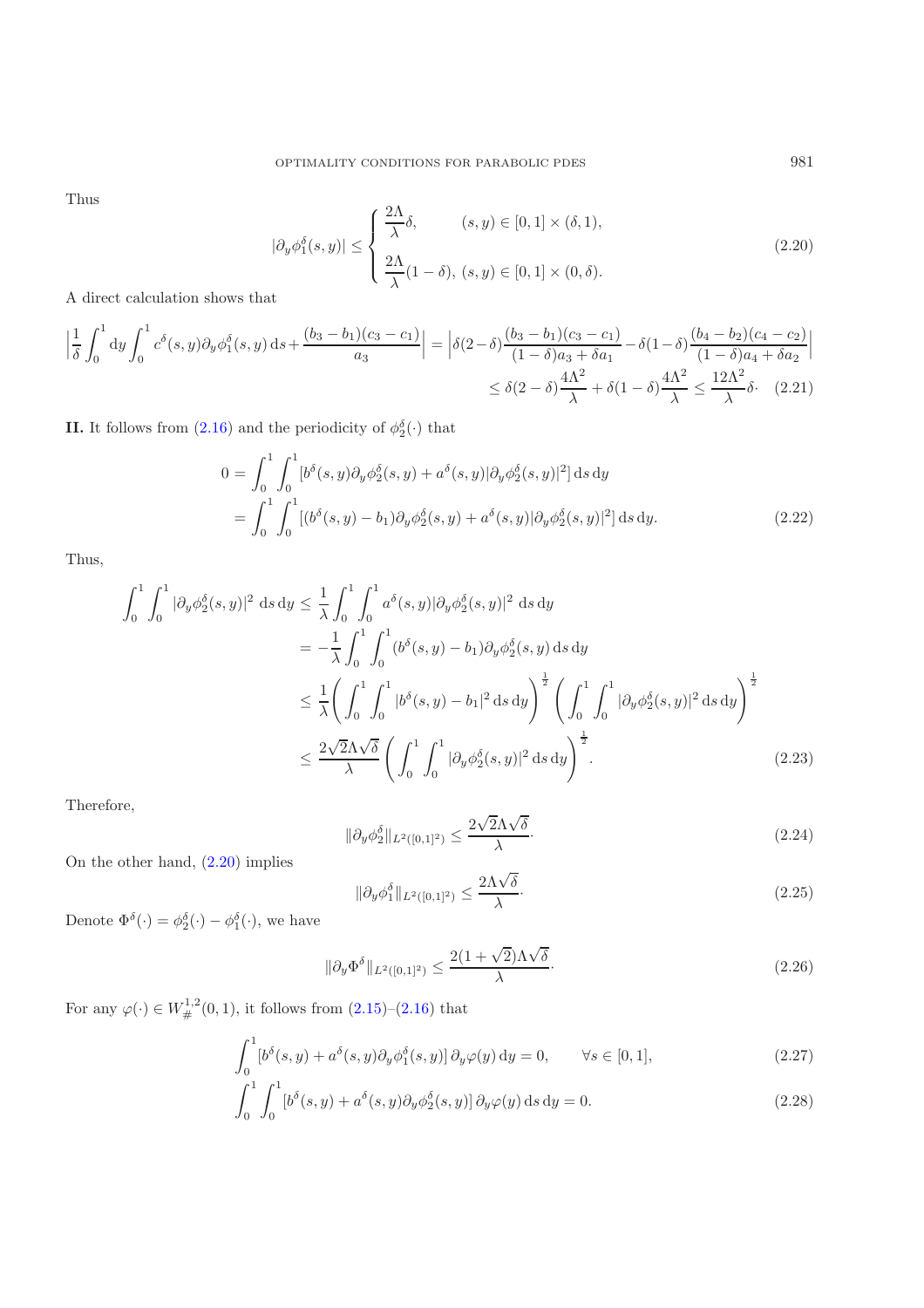Thus,  

$$
\int_0^1 \int_0^1 a^{\delta}(s, y) \partial_y \Phi^{\delta}(s, y) \partial_y \varphi(y) ds dy = 0.
$$
 (2.29)

<span id="page-7-0"></span>Therefore  $\int_0^1 a^{\delta}(s, y) \partial_y \Phi^{\delta}(s, y) ds$  is a constant and consequently,

$$
\left| \int_0^1 a^\delta(s, y) \partial_y \Phi^\delta(s, y) \, ds \right| = \left| \int_0^1 \int_0^1 a^\delta(s, w) \partial_y \Phi^\delta(s, x) \, ds \, dx \right|
$$
  
\n
$$
= \left| \int_0^1 \int_0^1 (a^\delta(s, x) - a_1) \partial_y \Phi^\delta(s, x) \, ds \, dx \right|
$$
  
\n
$$
\leq \left( \int_0^1 \int_0^1 |a^\delta(s, x) - a_1|^2 \, ds \, dx \right)^{\frac{1}{2}} \|\partial_y \Phi^\delta\|_{L^2([0, 1]^2)}
$$
  
\n
$$
\leq \sqrt{2} \Lambda \sqrt{\delta} \cdot \frac{2(1 + \sqrt{2})\Lambda}{\lambda} \sqrt{\delta} = \frac{2(2 + \sqrt{2})\Lambda^2}{\lambda} \delta, \qquad \forall y \in [0, 1].
$$
 (2.30)

Nothing that [\(2.15\)](#page-5-0) implies

$$
\int_0^1 \left[ b^\delta(s, y) \partial_y \phi_2^\delta(s, y) + a^\delta(s, y) \partial_y \phi_1^\delta(s, y) \partial_y \phi_2^\delta(s, y) \right] dy = 0, \qquad \forall s \in [0, 1],
$$
\n(2.31)

we get from  $(2.22)$  that

$$
\int_0^1 \int_0^1 a^{\delta}(s, y) \partial_y \Phi^{\delta}(s, y) \partial_y \phi_2^{\delta}(s, y) ds dy = 0.
$$

Thus denote

$$
\theta_{1,\delta} = \frac{b_3 - b_1}{(1 - \delta)a_3 + \delta a_1}, \quad \theta_{2,\delta} = \frac{b_4 - b_2}{(1 - \delta)a_4 + \delta a_2},
$$

we have

$$
\|\partial_y\Phi^{\delta}\|^2_{L^2([0,1]^2;a^{\delta})} \equiv \int_0^1 \int_0^1 a^{\delta}(s,y)|\partial_y\Phi^{\delta}(s,y)|^2 ds dy = -\int_0^1 \int_0^1 a^{\delta}(s,y)\partial_y\Phi^{\delta}(s,y)\partial_y\phi^{\delta}(s,y) ds dy
$$
  
\n
$$
= -\int_{\delta}^1 \int_0^1 a^{\delta}(s,y)\partial_y\Phi^{\delta}(s,y)\theta_{1,\delta}\delta ds dy - \int_{\delta}^1 \int_0^{\delta} a^{\delta}(s,y)\partial_y\Phi^{\delta}(s,y)\theta_{2,\delta}\delta ds dy
$$
  
\n
$$
+ \int_0^{\delta} \int_0^1 a^{\delta}(s,y)\partial_y\Phi^{\delta}(s,y)\theta_{1,\delta}(1-\delta) ds dy
$$
  
\n
$$
+ \int_0^{\delta} \int_0^{\delta} a^{\delta}(s,y)\partial_y\Phi^{\delta}(s,y)(\theta_{2,\delta} - \theta_{1,\delta})(1-\delta) ds dy
$$
  
\n
$$
\leq \int_0^1 \int_0^1 a^{\delta}(s,y)|\partial_y\Phi^{\delta}(s,y)| \cdot \frac{2\Lambda}{\lambda}\delta ds dy + \int_0^{\delta} \left| \int_0^1 a^{\delta}(s,y)\partial_y\Phi^{\delta}(s,y) ds \right| \cdot \frac{2\Lambda}{\lambda}(1-\delta) dy
$$
  
\n
$$
+ \int_0^{\delta} \int_0^{\delta} a^{\delta}(s,y)|\partial_y\Phi^{\delta}(s,y)| \cdot \frac{4\Lambda}{\lambda}(1-\delta) ds dy
$$
  
\n
$$
\leq \frac{2\Lambda}{\lambda}\delta \|\partial_y\Phi^{\delta}\|_{L^2([0,1]^2;a^{\delta})} \cdot \sqrt{\Lambda}
$$
  
\n
$$
+ \frac{2(2+\sqrt{2})\Lambda^2}{\lambda}\delta \cdot \frac{2\Lambda}{\lambda}\delta + \frac{4\Lambda}{\lambda} \cdot \sqrt{\Lambda}\delta \left( \int_0^{\delta} \int_0^{\delta} a^{\delta}(s,y)|\partial_y\Phi^{\delta}(s,y)|^2 ds dy \right)^{\frac{1}{2}}
$$
  
\n
$$
\leq \frac{6\Lambda\sqrt{\Lambda}}{\lambda}\delta \|\partial_y\Phi^{\delta}\|_{L^2([0,1]^2;a^{\delta})}
$$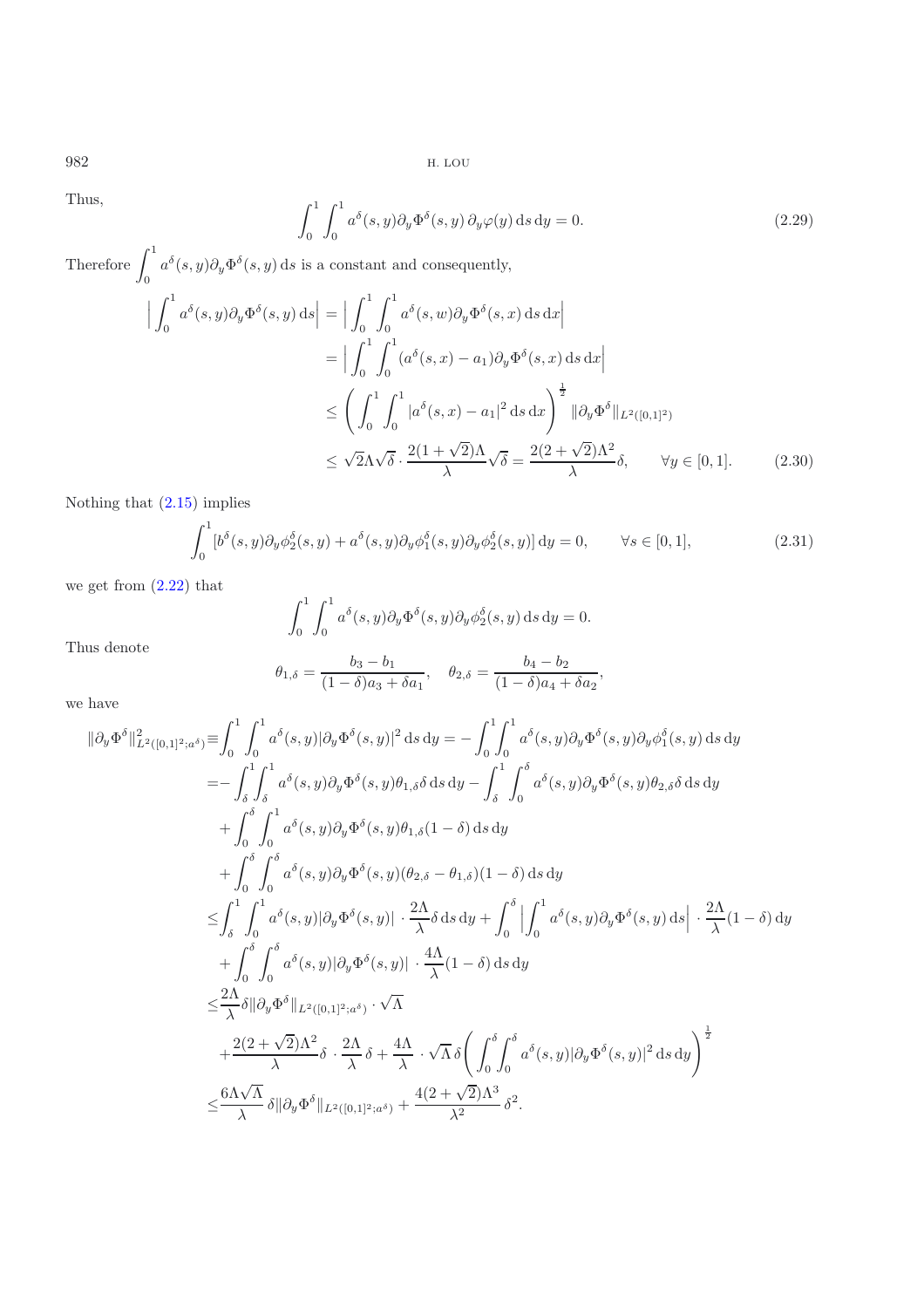Thus

$$
\|\partial_y \Phi^\delta\|_{L^2([0,1]^2)} \le \frac{1}{\sqrt{\lambda}} \|\partial_y \Phi^\delta\|_{L^2([0,1]^2; a^\delta)}^2 \le \frac{8\Lambda\sqrt{\lambda}}{\lambda\sqrt{\lambda}} \delta. \tag{2.32}
$$

Then, [\(2.30\)](#page-7-0) can be improved as

$$
\left| \int_0^1 a^\delta(s, y) \partial_y \Phi^\delta(s, y) \, ds \right| \le \sqrt{2} \Lambda \sqrt{\delta} \cdot \frac{8 \Lambda \sqrt{\Lambda}}{\lambda \sqrt{\lambda}} \delta = \frac{12 \Lambda^2 \sqrt{\Lambda}}{\lambda \sqrt{\lambda}} \delta \sqrt{\delta}, \qquad \forall y \in [0, 1]. \tag{2.33}
$$

Moreover,

$$
\left(\int_{0}^{1} \left| \int_{0}^{1} \partial_{y} \Phi^{\delta}(s, y) \, ds \right|^{2} dy\right)^{\frac{1}{2}} \leq \frac{1}{\lambda} \left(\int_{0}^{1} \left| \int_{0}^{1} \left( a_{1} \chi_{\left[\delta, 1\right]}(y) + a_{3} \chi_{\left(0, \delta\right)}(y) \right) \partial_{y} \Phi^{\delta}(s, y) \, ds \right|^{2} dy\right)^{\frac{1}{2}}
$$
\n
$$
\leq \frac{1}{\lambda} \left(\int_{0}^{1} \left| \int_{0}^{1} a^{\delta}(s, y) \partial_{y} \Phi^{\delta}(s, y) \, ds \right|^{2} dy\right)^{\frac{1}{2}}
$$
\n
$$
+ \frac{1}{\lambda} \left(\int_{0}^{1} \left| \int_{0}^{\delta} \left( (a_{2} - a_{1}) \chi_{\left[\delta, 1\right]}(y) + (a_{4} - a_{3}) \chi_{\left(0, \delta\right)}(y) \right) \partial_{y} \Phi^{\delta}(s, y) \, ds \right|^{2} dy\right)^{\frac{1}{2}}
$$
\n
$$
\leq \frac{12\Lambda^{2} \sqrt{\Lambda}}{\lambda^{2} \sqrt{\lambda}} \delta \sqrt{\delta} + \frac{1}{\lambda} \left[ \int_{0}^{1} \left( 4\Lambda^{2} \delta \int_{0}^{\delta} |\partial_{y} \Phi^{\delta}(s, y)|^{2} \, ds \right) dy \right]^{\frac{1}{2}}
$$
\n
$$
\leq \frac{12\Lambda^{2} \sqrt{\Lambda}}{\lambda^{2} \sqrt{\lambda}} \delta \sqrt{\delta} + \frac{2\Lambda \sqrt{\delta}}{\lambda} \cdot \frac{8\Lambda \sqrt{\Lambda}}{\lambda \sqrt{\lambda}} \delta = \frac{28\Lambda^{2} \sqrt{\Lambda}}{\lambda^{2} \sqrt{\lambda}} \delta \sqrt{\delta}. \tag{2.34}
$$

Therefore,

<span id="page-8-0"></span>
$$
\begin{split}\n&\left|\frac{1}{\delta}\int_{0}^{1} \int_{0}^{1} c^{\delta}(s,y) \partial_{y} \phi_{2}^{\delta}(s,y) \,ds \,dy + \frac{(b_{3}-b_{1})(c_{3}-c_{1})}{a_{3}}\right| \\
&\leq \left|\frac{1}{\delta}\int_{0}^{1} dy \int_{0}^{1} c^{\delta}(s,y) \partial_{y} \phi_{1}^{\delta}(s,y) \,ds + \frac{(b_{3}-b_{1})(c_{3}-c_{1})}{a_{3}}\right| \\
&+ \left|\frac{1}{\delta}\int_{0}^{1} \int_{0}^{1} c^{\delta}(s,y) \partial_{y} \Phi^{\delta}(s,y) \,ds \,dy\right| \\
&\leq \frac{12\Lambda^{2}}{\lambda} \delta + \left|\frac{1}{\delta}\int_{0}^{1} \int_{0}^{1} (c^{\delta}(s,y) - c_{1}\chi_{[\delta,1]}(y) - c_{3}\chi_{(0,\delta)}(y)) \partial_{y} \Phi^{\delta}(s,y) \,ds \,dy\right| \\
&+ \left|\frac{1}{\delta}\int_{0}^{1} \int_{0}^{1} (c_{1}\chi_{[\delta,1]}(y) + c_{3}\chi_{(0,\delta)}(y)) \partial_{y} \Phi^{\delta}(s,y) \,ds \,dy\right| \\
&= \frac{12\Lambda^{2}}{\lambda} \delta + \left|\frac{1}{\delta}\int_{0}^{1} \int_{0}^{\delta} \left((c_{2}-c_{1})\chi_{[\delta,1]}(y) + (c_{4}-c_{3})\chi_{(0,\delta)}(y)\right) \partial_{y} \Phi^{\delta}(s,y) \,ds \,dy\right| \\
&+ \left|\frac{1}{\delta}\int_{0}^{1} \left(\int_{0}^{1} \partial_{y} \Phi^{\delta}(s,y) \,ds\right) (c_{1}\chi_{[\delta,1]}(y) + c_{3}\chi_{(0,\delta)}(y)) \,dy\right| \\
&\leq \frac{12\Lambda^{2}}{\lambda} \delta + \frac{2\Lambda\sqrt{\delta}}{\delta} ||\partial_{y} \Phi^{\delta}||_{L^{2}([0,1]^{2})} + \frac{\Lambda}{\delta} \left(\int_{0}^{1} \left|\int_{0}^{1} \partial_{y} \Phi^{\delta}(s,y) \,ds\right|^{2} dy\right)^{\frac{1}{2}} \\
&\leq \frac{12
$$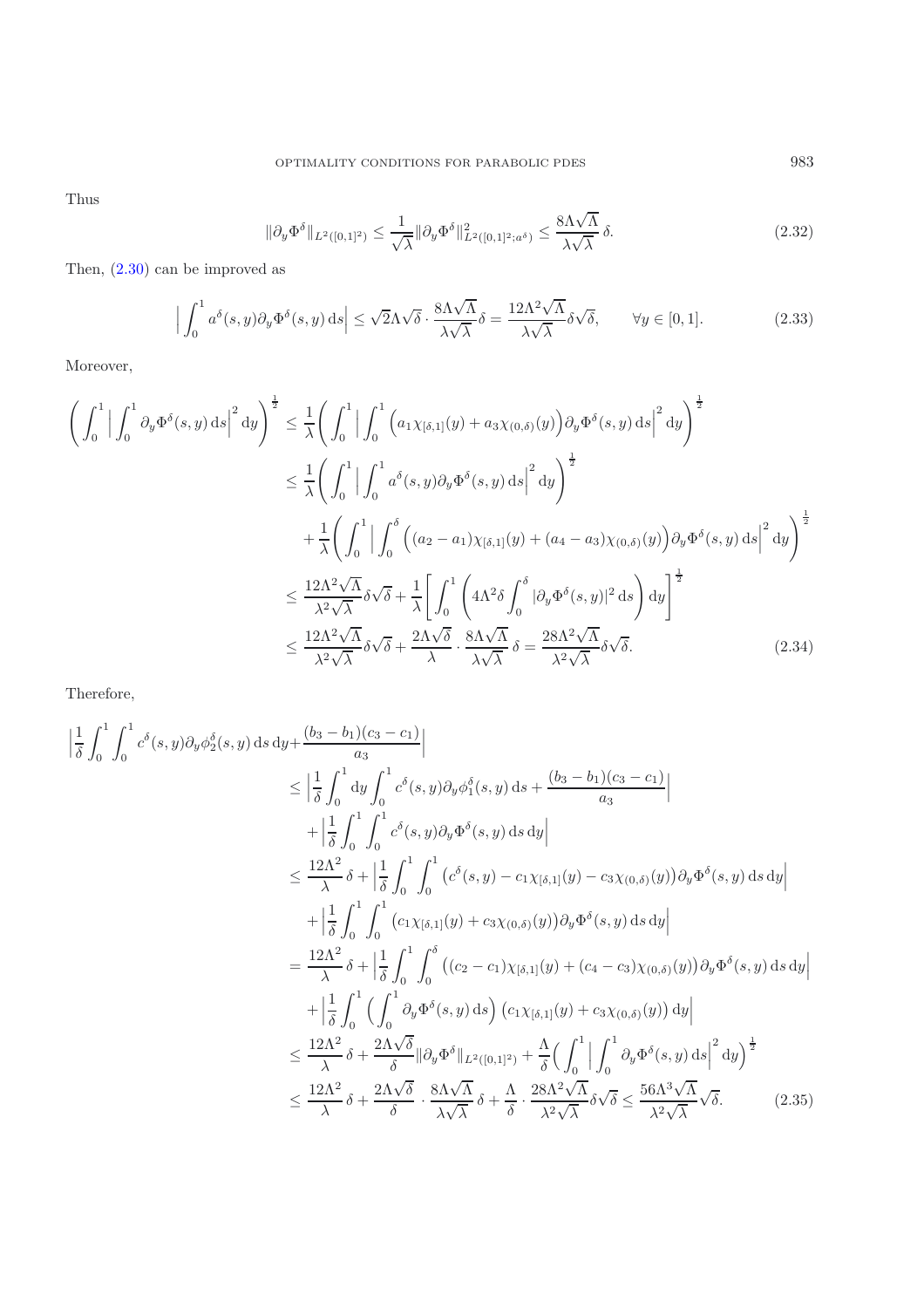**III.** By [\(2.17\)](#page-5-2),

$$
\int_0^1 b^{\delta}(s, y) ds + \int_0^1 a^{\delta}(s, y) ds \, \partial_y \phi_3^{\delta}(y)
$$

is a constant. Then similar to [\(2.19\)](#page-5-3), we can get from the periodicity of  $\phi_3^{\delta}(\cdot)$  that

$$
\partial_y \phi_3^{\delta}(y) = \begin{cases}\n\frac{(b_3 - b_1)(1 - \delta) + (b_4 - b_2)\delta}{\delta(1 - \delta)a_1 + \delta^2 a_2 + (1 - \delta)^2 a_3 + \delta(1 - \delta)a_4}\delta, & y \in (\delta, 1), \\
-\frac{(b_3 - b_1)(1 - \delta) + (b_4 - b_2)\delta}{\delta(1 - \delta)a_1 + \delta^2 a_2 + (1 - \delta)^2 a_3 + \delta(1 - \delta)a_4}(1 - \delta), & y \in (0, \delta).\n\end{cases}
$$
\n(2.36)

Thus

$$
\frac{1}{\delta} \int_0^1 \int_0^1 c^{\delta}(s, y) \partial_y \phi_3^{\delta}(s, y) ds dy = -\frac{(1 - \delta) \Big[ (1 - \delta)(b_3 - b_1) + \delta(b_4 - b_2) \Big] \cdot \Big[ (1 - \delta)(c_3 - c_1) + \delta(c_4 - c_2) \Big]}{\delta(1 - \delta)a_1 + \delta^2 a_2 + (1 - \delta)^2 a_3 + \delta(1 - \delta)a_4}.
$$

<span id="page-9-0"></span>One can verify that

$$
\left| \frac{1}{\delta} \int_{0}^{1} \int_{0}^{1} c^{\delta}(s, y) \partial_{y} \phi_{3}^{\delta}(s, y) ds dy + \frac{(b_{3} - b_{1})(c_{3} - c_{1})}{a_{3}} \right| \leq \frac{12\Lambda^{2}}{\lambda} \delta + \left| \frac{(b_{3} - b_{1})(c_{3} - c_{1})}{a_{3}} - \frac{(1 - \delta)^{2}(b_{3} - b_{1})(c_{3} - c_{1})}{\delta(1 - \delta)a_{1} + \delta^{2}a_{2} + (1 - \delta)^{2}a_{3} + \delta(1 - \delta)a_{4}} \right|
$$
  

$$
\leq \frac{12\Lambda^{2}}{\lambda} \delta + \frac{8\Lambda^{3}}{\lambda^{2}} \delta \leq \frac{20\Lambda^{3}}{\lambda^{2}} \delta. \tag{2.37}
$$

Combining (2.21), [\(2.35\)](#page-8-0) and [\(2.37\)](#page-9-0), we get [\(2.18\)](#page-5-4) with  $C = \frac{56\Lambda^3\sqrt{\lambda}}{\lambda^2\sqrt{\lambda}}$ Λ  $\frac{1}{\lambda^2}$ Combining (2.21), (2.35) and (2.37), we get (2.18) with  $C = \frac{32\sqrt{1}}{\sqrt{2}}$ .<br>The following result is concerned with the well-posedness and regularity of state equation [\(1.1\)](#page-0-0).

**Lemma 2.3.** *Let* (S1)–(S4) *hold and*  $z_0 \in L^{\infty}(\Omega)$ *. Then for any*  $u(\cdot) \in \mathcal{U}$ , [\(1.1\)](#page-0-0) *admits a unique weak solution*  $z(\cdot) \in L^2(0,T; H_0^1(\Omega)) \cap L^{\infty}(\Omega_T)$ . Furthermore, there exist a constant  $K > 0$ , independent of  $u(\cdot) \in \mathcal{U}$ , such that *that*

<span id="page-9-2"></span><span id="page-9-1"></span>
$$
||z(\cdot)||_{L^{2}(0,T;H_{0}^{1}(\Omega))} + ||z(\cdot)||_{L^{\infty}(\Omega_{T})} \leq K.
$$
\n(2.38)

*Moreover, there exists an*  $\alpha \in (0,1)$ *, such that for any*  $Q_0 \subset\subset \Omega_T$ *, it holds that* 

$$
||z(\cdot)||_{C^{\alpha}(Q_0)} \le C(Q_0)
$$
\n(2.39)

 $\Box$ 

*for some constant*  $C(Q_0)$ *.* 

*Proof.* The result is quite standard. We give a sketch of the proof. Fix  $u(\cdot) \in \mathcal{U}$ . Let  $m > 0$ , define

$$
f^{m}(t, x, z, u) = \begin{cases} f(t, x, z, u), & |z| \leq m, \\ f(t, x, -m, u), & z \leq -m, \\ f(t, x, m, u), & z \geq m. \end{cases}
$$

For fixed  $z(\cdot) \in L^2(\Omega_T)$ , let  $z^m(\cdot)$  be the solution of

$$
\begin{cases}\n\partial_t z^m(t,x) - \nabla \cdot (A(t,x,u(t,x)) \nabla z^m(t,x)) = f^m(t,x,z(t,x),u(t,x)), & \text{in } \Omega_T, \\
z^m(t,x) = 0, & \text{on } [0,T] \times \partial\Omega, \\
z^m(0,x) = z_0(x), & \text{in } \Omega,\n\end{cases}
$$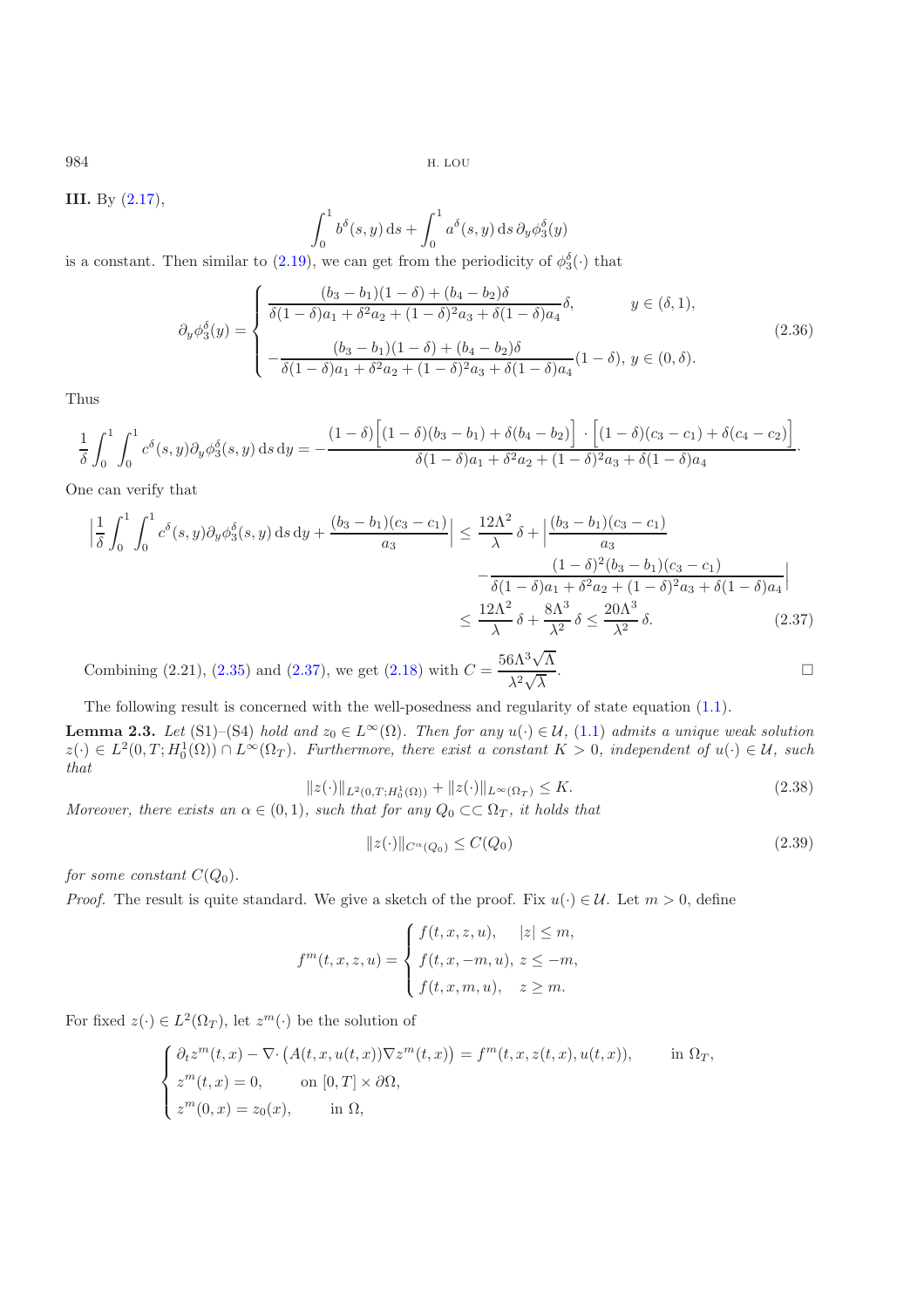Then there exist a constant  $C_m > 0$  such that

<span id="page-10-2"></span><span id="page-10-1"></span>
$$
||z^m(\cdot)||_{L^2(0,T;H_0^1(\Omega))} + ||z^m(\cdot)||_{L^\infty(\Omega_T)} \le C_m.
$$
\n(2.40)

Moreover, there exists an  $\beta = \beta_m \in (0, 1)$ , such that for any  $Q_0 \subset\subset \Omega_T$ , it holds that

$$
||z^m(\cdot)||_{C^{\beta}(Q_0)} \le C_m(Q_0)
$$
\n(2.41)

for some constant  $C_m(Q_0)$ .

Using  $(2.40)-(2.41)$  $(2.40)-(2.41)$  $(2.40)-(2.41)$ , we can see that the map  $z(\cdot) \mapsto z^m(\cdot)$  is continuous and compact from some ball of  $L^2(\Omega_T)$  to itself. Thus, Schauder fixed point theorem implies that the map has a fixed point  $Z^m(\cdot)$ . We have  $Z^m(\cdot) \in L^2(0,T; H_0^1(\Omega))$  and

$$
\begin{cases}\n\partial_t Z^m(t,x) - \nabla \cdot (A(t,x,u(t,x)) \nabla Z^m(t,x)) = f^m(t,x,Z^m(t,x),u(t,x)), & \text{in } \Omega_T, \\
Z^m(t,x) = 0, & \text{on } [0,T] \times \partial \Omega, \\
Z^m(0,x) = z_0(x), & \text{in } \Omega.\n\end{cases}
$$

Noting that (S4) holds, we can modify the proof of Theorem 7.1 of Chapter 3 in [\[9\]](#page-19-8) to get that

$$
||Z^m(\cdot)||_{L^\infty(\Omega_T)} \leq C
$$

with C being independent of m. Let  $m > C$ , we see that [\(1.1\)](#page-0-0) admits a unique weak solution  $z(\cdot) \in$  $L^2(0,T; H_0^1(\Omega)) \cap L^{\infty}(\Omega_T)$  and [\(2.38\)](#page-9-1) holds. Finally, by [\(1.6\)](#page-1-3),

$$
|f(t, x, z(t, x), u(t, x))| \le M_K. \tag{2.42}
$$

Thus,  $(2.39)$  follows from Theorem 10.1 of Chapter 3 in [\[9](#page-19-8)].

**Lemma 2.4.** *Let*  $\delta \in (0,1)$ *,*  $r > 0$ *,* 

$$
\zeta_m(t,x) = \begin{cases}\n\delta_{m1}, & \text{if } (\{s\}, \{x_1\}) \in [\delta, 1) \times [\delta, 1), \\
\delta_{m2}, & \text{if } (\{s\}, \{x_1\}) \in [0, \delta) \times [\delta, 1), \\
\delta_{m3}, & \text{if } (\{s\}, \{x_1\}) \in [\delta, 1) \times [0, \delta), \\
\delta_{m4}, & \text{if } (\{s\}, \{x_1\}) \in [0, \delta) \times [0, \delta),\n\end{cases}
$$
\n(2.43)

*Then*  $\zeta_m(\frac{t}{\varepsilon^r}, \frac{x_1}{\varepsilon})$  *(m = 1, 2, 3, 4) converges weakly to*  $\mu_m$  *in*  $L^2(\Omega_T)$  *with* 

$$
\mu_1 = (1 - \delta)^2
$$
,  $\mu_2 = \mu_3 = \delta(1 - \delta)$ ,  $\mu_4 = \delta^2$ .

*Proof.* Such results are quite well-known and can be proved by modifying the proof of Riemann's lemma. One can verify easily that for any rectangle  $F \subset \Omega_T$ ,

$$
\lim_{\varepsilon \to 0^+} \int_{\Omega_T} \chi_F(t, x) \zeta_1\left(\frac{t}{\varepsilon^r}, \frac{x_1}{\varepsilon}\right) dt \, dx = \mu_1 \int_{\Omega_T} \chi_F(t, x) \, dt \, dx.
$$

<span id="page-10-0"></span>Since the set of all linear combinations of characteristic functions  $\chi_F(\cdot)$  is dense in  $L^2(\Omega_T)$ , we get that  $\zeta_1(\frac{t}{\varepsilon^r},\frac{x_1}{\varepsilon})$ converges weakly to  $\mu_1$  in  $L^2(\Omega_T)$ . The remains are similar.  $\square$ 

 $\Box$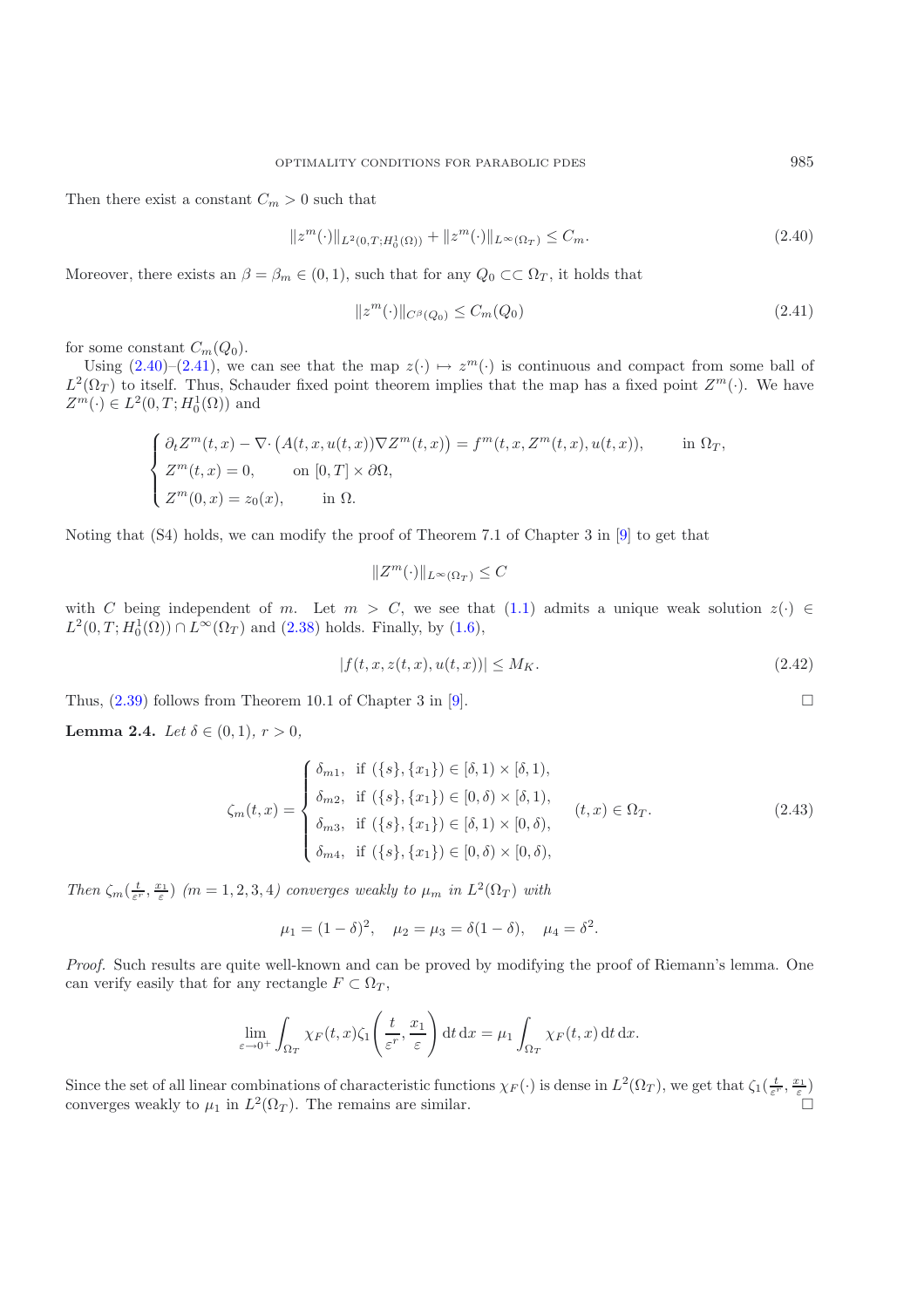**Lemma 2.5.** *Let*  $n \geq 2$ *. Let*  $\xi, \eta \in \mathbb{R}^n$  *be two nonzero vectors. Then* 

$$
\sup_{|x|=1} \xi^{\top} x x^{\top} \eta = \frac{|\xi| |\eta| + \xi^{\top} \eta}{2},\tag{2.44}
$$

*where*  $E^{\top}$  *denotes the transpose of a matrix* E.

The proof of above lemma is easy. See [\[11\]](#page-19-0), for example.

### 3. Proof of the main theorem

In this section, we present a proof of our main theorem. The proof is divided into several steps. Let  $\bar{u}(\cdot) \in \mathcal{U}$  be an optimal control and  $\bar{z}(\cdot)$  be the corresponding optimal state. Let  $r > 0$ ,  $u_2(\cdot), u_3(\cdot), u_4(\cdot) \in \mathcal{U}$  be fixed.

#### 3.1. **Homogenizing spike variation of the control**

<span id="page-11-4"></span>Let  $\delta \in (0,1)$  and  $\varepsilon > 0$ . For any  $(t, x) = (t, x_1, x_2, \ldots, x_n) \in \Omega_T$ , define

$$
u^{\delta,\varepsilon}(t,x) = \begin{cases} \bar{u}(t,x), & \text{if } (\{\frac{t}{\varepsilon^r}\}, \{\frac{x_1}{\varepsilon}\}) \in [\delta,1) \times [\delta,1), \\ u_2(t,x), & \text{if } (\{\frac{t}{\varepsilon^r}\}, \{\frac{x_1}{\varepsilon}\}) \in [0,\delta) \times [\delta,1), \\ u_3(t,x), & \text{if } (\{\frac{t}{\varepsilon^r}\}, \{\frac{x_1}{\varepsilon}\}) \in [\delta,1) \times [0,\delta), \\ u_4(t,x), & \text{if } (\{\frac{t}{\varepsilon^r}\}, \{\frac{x_1}{\varepsilon}\}) \in [0,\delta) \times [0,\delta). \end{cases}
$$
(3.1)

Then  $u^{\delta,\epsilon}(\cdot) \in \mathcal{U}$ . Let  $z^{\delta,\epsilon}(\cdot)$  be the state corresponding to  $u^{\delta,\epsilon}(\cdot)$ , *i.e.*,

$$
\begin{cases}\n\partial_t z^{\delta,\varepsilon}(t,x) - \nabla \cdot \left( A(t,x, u^{\delta,\varepsilon}(t,x)) \nabla z^{\delta,\varepsilon}(t,x) \right) = f(t,x, z^{\delta,\varepsilon}(t,x), u^{\delta,\varepsilon}(t,x)), & \text{in } \Omega_T, \\
z^{\delta,\varepsilon}(t,x) = 0, & \text{on } [0,T] \times \partial\Omega, \\
z^{\delta,\varepsilon}(0,x) = z_0(x), & \text{in } \Omega.\n\end{cases}
$$
\n(3.2)

<span id="page-11-3"></span>By Lemma 2.3, there exists constants  $K > 0$  and  $\alpha \in (0, 1)$ , independent of  $\delta, \varepsilon$ , such that

<span id="page-11-1"></span><span id="page-11-0"></span>
$$
||z^{\delta,\varepsilon}(\cdot)||_{L^{2}(0,T;H^{1}_{0}(\Omega))} + ||z^{\delta,\varepsilon}(\cdot)||_{L^{\infty}(\Omega_{T})} \leq K
$$
\n(3.3)

and

$$
\|z^{\delta,\varepsilon}\|_{C^{\alpha}(Q_0)} \le C(Q_0)
$$
\n(3.4)

for any  $Q_0 \subset\subset \Omega_T$  with some constant  $C(Q_0)$ .

By [\(3.3\)](#page-11-0), for fixed  $\delta \in (0,1)$ , we can extract a subsequence (still denoted by itself) such that  $z^{\delta,\epsilon}(\cdot)$  converges to a function  $z^{\delta}(\cdot)$  weakly in  $L^2(0,T; H_0^1(\Omega))$  as  $\varepsilon \to 0^+$ . By [\(3.4\)](#page-11-1) and Arzelá-Ascoli's theorem,  $z^{\delta,\varepsilon}(\cdot)$  converges<br>uniformly to  $z^{\delta}(\cdot)$  in  $C(O_{\varepsilon})$  for any  $O_{\varepsilon} \subset C_{\varepsilon}$ . Then, it follows easily uniformly to  $z^{\delta}(\cdot)$  in  $C(Q_0)$  for any  $Q_0 \subset\subset \Omega_T$ . Then, it follows easily from

$$
||z^{\delta,\varepsilon}(\cdot)||_{L^{\infty}(\Omega_T)} \leq K
$$

<span id="page-11-2"></span>that  $z^{\delta,\epsilon}(\cdot)$  converges strongly to  $z^{\delta}(\cdot)$  in  $L^2(\Omega_T)$  and almost everywhere in  $\Omega_T$ . By  $(1.6)$  and  $(3.3)$ ,

$$
\left| f(t, x, z^{\delta,\varepsilon}(t, x), u^{\delta,\varepsilon}(t, x)) - f(t, x, z^{\delta}(t, x), u^{\delta,\varepsilon}(t, x)) \right| \le M_K |z^{\delta,\varepsilon}(t, x) - z^{\delta}(x)|.
$$
 (3.5)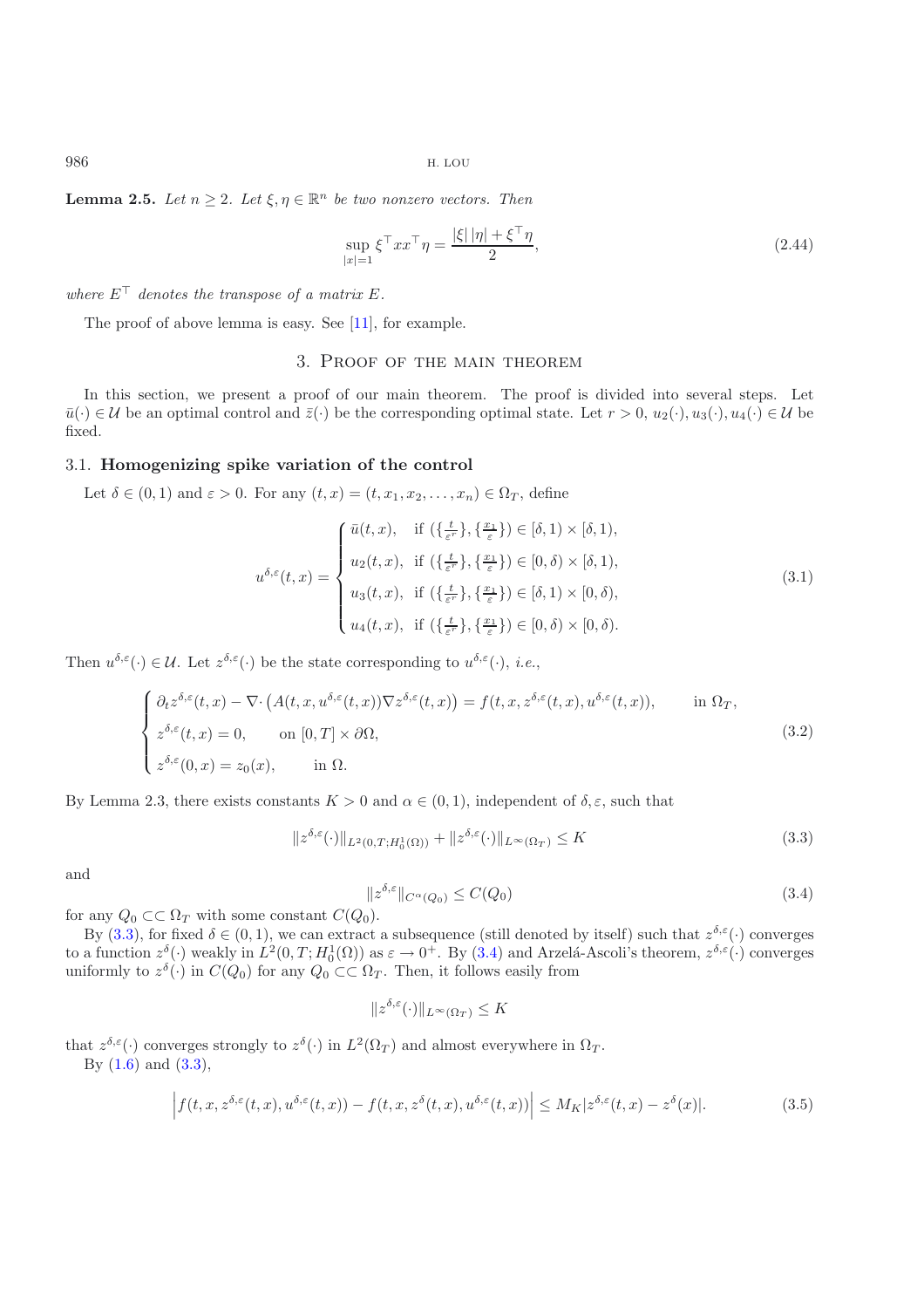On the other hand, by Lemma 2.4, for any  $h \in L^2(\Omega_T)$ , when  $\varepsilon \to 0^+,$ 

$$
\int_{\Omega_T} f(t, x, z^{\delta}(t, x), u^{\delta, \varepsilon}(t, x)) h(t, x) dt dx \to (1 - \delta)^2 \int_{\Omega_T} f(t, x, z^{\delta}(t, x), \bar{u}(t, x)) h(t, x) dt dx \n+ \delta(1 - \delta) \int_{\Omega_T} f(t, x, z^{\delta}(t, x), u_2(t, x)) h(t, x) dt dx + \delta(1 - \delta) \int_{\Omega_T} f(t, x, z^{\delta}(t, x), u_3(t, x)) h(t, x) dt dx \n+ \delta^2 \int_{\Omega_T} f(t, x, z^{\delta}(t, x), u_4(t, x)) h(t, x) dt dx.
$$

Combing the above with [\(3.5\)](#page-11-2), we get that along a subsequence  $\varepsilon \to 0^+,$ 

$$
f(t, x, z^{\delta, \varepsilon}(t, x), u^{\delta, \varepsilon}(t, x)) + (1 - \delta)^2 f(t, x, z^{\delta}(t, x), \bar{u}(t, x)) + \delta(1 - \delta) f(t, x, z^{\delta}(t, x), u_2(t, x))
$$
  
+  $\delta(1 - \delta) f(t, x, z^{\delta}(t, x), u_3(t, x)) + \delta^2 f(t, x, z^{\delta}(t, x), u_4(t, x)),$  weakly in  $L^2(\Omega_T)$ .

Let

$$
h^{\delta,\varepsilon}(t,x) = f(t,x,z^{\delta,\varepsilon}(t,x),u^{\delta,\varepsilon}(t,x)) - (1-\delta)^2 f(t,x,z^{\delta}(t,x),\bar{u}(t,x)) - \delta(1-\delta)f(t,x,z^{\delta}(t,x),u_2(t,x)) - \delta(1-\delta)f(t,x,z^{\delta}(t,x),u_3(t,x))h(t,x) - \delta^2 f(t,x,z^{\delta}(t,x),u_4(t,x))
$$

and  $\tilde{z}^{\delta,\varepsilon}(\cdot)$  be the solution of

$$
\begin{cases}\n\partial_t \tilde{z}^{\delta,\varepsilon}(t,x) - \nabla \cdot \left( A(t,x, u^{\delta,\varepsilon}(t,x)) \nabla \tilde{z}^{\delta,\varepsilon}(t,x) \right) = h^{\delta,\varepsilon}(t,x), & \text{in } \Omega_T, \\
\tilde{z}^{\delta,\varepsilon}(t,x) = 0, & \text{on } [0,T] \times \partial \Omega, \\
\tilde{z}^{\delta,\varepsilon}(0,x) = 0, & \text{in } \Omega.\n\end{cases}
$$
\n(3.6)

<span id="page-12-0"></span>Then

$$
\int_{\Omega} \left| \tilde{z}^{\delta,\varepsilon}(T,x) \right|^2 \mathrm{d}x + \lambda \int_{\Omega_T} \left| \nabla \tilde{z}^{\delta,\varepsilon}(t,x) \right|^2 \mathrm{d}t \, \mathrm{d}x \le \int_{\Omega_T} \tilde{z}^{\delta,\varepsilon}(t,x) h^{\delta,\varepsilon}(t,x) \, \mathrm{d}t \, \mathrm{d}x. \tag{3.7}
$$

As  $z^{\delta,\varepsilon}(\cdot)$  converges strongly in  $L^2(\Omega_T)$ ,  $\tilde{z}^{\delta,\varepsilon}(\cdot)$  converges strongly in  $L^2(\Omega_T)$  too. Consequently, it follows from [\(3.7\)](#page-12-0) that

$$
\tilde{z}^{\delta,\varepsilon}(\cdot) \to 0, \qquad \text{strongly in } L^2(0,T; H_0^1(\Omega)). \tag{3.8}
$$

By Lemma 2.1,

<span id="page-12-2"></span>
$$
z^{\delta,\varepsilon}(\cdot) - \tilde{z}^{\delta,\varepsilon}(\cdot) \to z^{\delta}(\cdot), \qquad \text{weakly in } L^2(0,T; H_0^1(\Omega))
$$
\n(3.9)

<span id="page-12-3"></span>with  $z^{\delta}(\cdot)$  being the weak solution of

<span id="page-12-1"></span>
$$
\begin{cases}\n\partial_t z^{\delta}(t,x) - \nabla \cdot (Q^{\delta}(t,x) \nabla z^{\delta}(t,x)) = (1-\delta)^2 f(t,x,z^{\delta}(t,x),\bar{u}(t,x)) \\
+ \delta(1-\delta) f(t,x,z^{\delta}(t,x),u_2(t,x)) \\
+ \delta(1-\delta) f(t,x,z^{\delta}(t,x),u_3(t,x)) \\
+ \delta^2 f(t,x,z^{\delta}(t,x),u_4(t,x)), \quad \text{in } \Omega_T, \\
z^{\delta}(t,x) = 0, \quad \text{on } [0,T] \times \partial\Omega, \\
z^{\delta}(0,x) = z_0(x), \quad \text{in } \Omega, \n\end{cases} \tag{3.10}
$$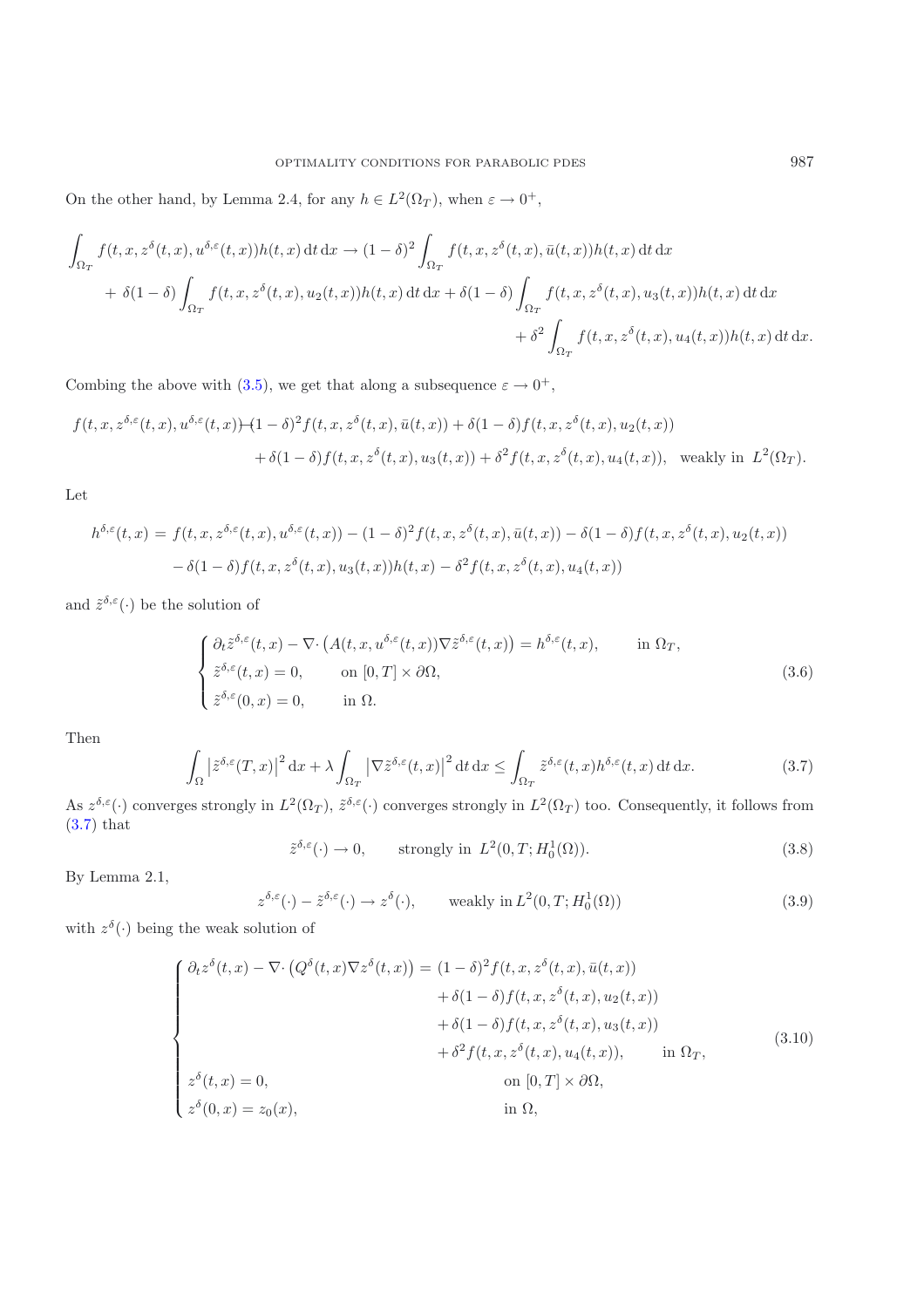where  $Q^{\delta}(\cdot) = (q_{ij}^{\delta}(\cdot)) \in L^{\infty}(\Omega_T; \mathcal{S}_{+}^{n})$  is given by

$$
q_{ij}^{\delta}(t,x) = \int_0^1 dy_1 \int_0^1 (g_{ij}^{\delta}(t,x,s,y_1) + g_{i1}^{\delta}(t,x,s,y_1) \partial_{y_1} \varphi^j(t,x,s,y_1)) ds, \quad 1 \le i, j \le n
$$
 (3.11)

<span id="page-13-0"></span>and

$$
(g_{ij}^{\delta}(t,x,s,y_1)) = \begin{cases} a_{ij}(t,x,\bar{u}(t,x)), & \text{if } (\{s\},\{y_1\}) \in [\delta,1) \times [\delta,1), \\ a_{ij}(t,x,u_2(t,x)), & \text{if } (\{s\},\{y_1\}) \in [0,\delta) \times [\delta,1), \\ a_{ij}(t,x,u_3(t,x)), & \text{if } (\{s\},\{y_1\}) \in [\delta,1) \times [0,\delta), \\ a_{ij}(t,x,u_4(t,x)), & \text{if } (\{s\},\{y_1\}) \in [0,\delta) \times [0,\delta). \end{cases}
$$
(3.12)

For  $r < 2$ ,  $\varphi^k(t, x, \cdot) \in L^2_{\#}(0, 1; W^{1,2}_{\#}(0, 1)/\mathbb{R})$  is the unique solution of

$$
\partial_{y_1} \big( g_{1k}^\delta(t, x, s, y_1) + g_{11}^\delta(t, x, s, y_1) \partial_{y_1} \varphi^k(t, x, s, y_1) \big) = 0. \tag{3.13}
$$

For  $r = 2$ ,  $\varphi^k(t, x, \cdot)$  is the solution of

$$
\partial_s \varphi^k(t, x, s, y_1) - \partial_{y_1} \left( g_{1k}^\delta(t, x, s, y_1) + g_{11}^\delta(t, x, s, y_1) \partial_{y_1} \varphi^k(t, x, s, y_1) \right) = 0. \tag{3.14}
$$

While for  $r > 2$ ,  $\varphi^k(t, x, s, y) = \varphi^k(t, x, y_1)$  is the solution of

$$
\partial_{y_1} \left( \int_0^1 g_{1k}^\delta(t, x, s, y_1) \, ds + \int_0^1 g_{ij}^\delta(t, x, s, y_1) \, ds \, \partial_{y_1} \varphi^k(t, x, y_1) \right) = 0. \tag{3.15}
$$

Combining  $(3.9)$  with  $(3.8)$ , along a subsequence, we obtain

$$
z^{\delta,\varepsilon}(\cdot) \to z^{\delta}(\cdot), \qquad \text{weakly in } L^2(0,T; H_0^1(\Omega)).
$$
\n(3.16)

Note that for fixed  $\delta \in (0,1)$ , since any subsequence of  $z^{\delta,\epsilon}(\cdot)$  has a further subsequence converging to the same  $z^{\delta}(\cdot)$  weakly in  $L^2(0, T; H^1(0))$  $z^{\delta}(\cdot)$  weakly in  $L^2(0,T;H_0^1(\Omega)), z^{\delta,\varepsilon}(\cdot)$  itself must converge to  $z^{\delta}(\cdot)$  weakly in  $L^2(0,T;H_0^1(\Omega)).$ <br>In addition, by the optimality of  $\bar{u}(\cdot)$  we have

In addition, by the optimality of  $\bar{u}(\cdot)$ , we have

<span id="page-13-1"></span>
$$
J(\bar{u}(\cdot)) \leq \lim_{\varepsilon \to 0^+} J(u^{\delta,\varepsilon}(\cdot)) \equiv J^{\delta} = \int_{\Omega_T} \left( (1-\delta)^2 f^0(t,x,z^{\delta}(t,x),\bar{u}(t,x)) + \delta(1-\delta) f^0(t,x,z^{\delta}(t,x),u_2(t,x)) \right. \\ \left. + \delta(1-\delta) f^0(t,x,z^{\delta}(t,x),u_3(t,x)) + \delta^2 f^0(t,x,z^{\delta}(t,x),u_4(t,x)) \right) dt \, dx. \tag{3.17}
$$

### 3.2. **Linearized state equation**

We now would like to let  $\delta \to 0^+$ . Denote

$$
Z^{\delta}(x) = \frac{z^{\delta}(x) - \bar{z}(x)}{\delta}, \qquad (t, x) \in \Omega_T.
$$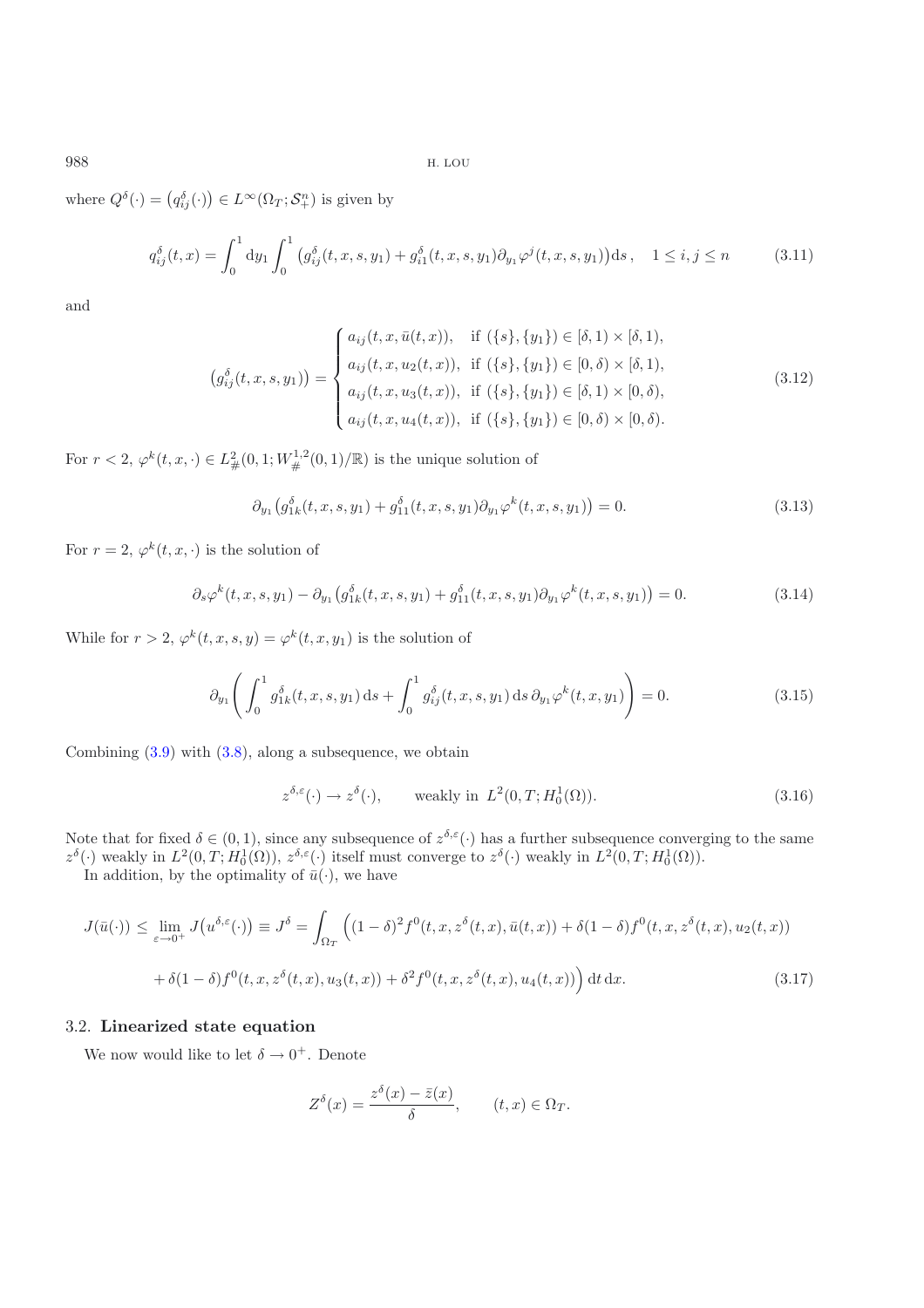<span id="page-14-1"></span>Then it follows from [\(3.10\)](#page-12-3) that

$$
\begin{cases}\n\partial_t Z^{\delta}(t,x) - \nabla \cdot (A(t,x,\bar{u}(t,x)) \nabla Z^{\delta}(t,x)) = \nabla \cdot \left( \frac{Q^{\delta}(t,x) - A(t,x,\bar{u}(t,x))}{\delta} \nabla z^{\delta}(t,x) \right) \\
+ (1 - \delta)^2 \int_0^1 f_z(t,x,\bar{z}(t,x) + s(z^{\delta}(t,x) - \bar{z}(t,x)),\bar{u}(t,x)) \, ds Z^{\delta}(t,x) \\
+ (1 - \delta) \left( f(t,x,z^{\delta}(t,x),u_2(t,x)) - f(t,x,\bar{z}(t,x),\bar{u}(t,x)) \right) \\
+ (1 - \delta) \left( f(t,x,z^{\delta}(t,x),u_3(t,x)) - f(t,x,\bar{z}(t,x),\bar{u}(t,x)) \right) \\
+ \delta \left( f(t,x,z^{\delta}(t,x),u_4(t,x)) - f(t,x,\bar{z}(t,x),\bar{u}(t,x)) \right), \quad \text{in } \Omega_T, \\
Z^{\delta}(t,x) = 0, \quad \text{on } [0,T] \times \partial \Omega, \\
Z^{\delta}(0,x) = 0, \quad \text{in } \Omega.\n\end{cases} (3.18)
$$

By (S3),

$$
|a_{ij}(t, x, v)| \le \Lambda, \qquad \forall (t, x) \in \Omega_T; \ v \in U; \ 1 \le i, j \le n.
$$
Thus, it follows from (3.11) and Lemma 2.2 that as  $\delta \to 0^+$ ,

$$
\frac{q_{ij}^{\delta}(t,x) - a_{ij}(t,x,\bar{u}(t,x))}{\delta} \tag{3.19}
$$

converges in  $L^{\infty}(\Omega)$  to

$$
\theta_{ij}(t,x) = a_{ij}(t,x,u_2(t,x)) + a_{ij}(t,x,u_3(t,x)) - 2a_{ij}(t,x,\bar{u}(t,x))
$$

$$
-\frac{[a_{1i}(t,x,u_3(t,x)) - a_{1i}(t,x,\bar{u}(t,x))] [a_{1j}(t,x,u_3(t,x)) - a_{1j}(t,x,\bar{u}(t,x))]}{a_{11}(t,x,u_3(t,x))},
$$

$$
1 \leq i,j \leq n.
$$
(3.20)

On the other hand,  $z^{\delta}(\cdot)$  is bounded uniformly in  $L^2(0,T; H_0^1(\Omega))$ . Thus, we can prove step-by-step that as  $\delta \to 0^+$   $Z^{\delta}(\cdot)$  is bounded uniformly in  $L^2(0,T; H_1^1(\Omega)) \rightarrow \delta(\cdot)$  converges to  $\bar{z}(\cdot)$  strongly in  $\delta \to 0^+, Z^{\delta}(\cdot)$  is bounded uniformly in  $L^2(0,T; H_0^1(\Omega))$ ,  $z^{\delta}(\cdot)$  converges to  $\overline{z}(\cdot)$  strongly in  $L^2(0,T; H_0^1(\Omega))$ , and  $Z^{\delta}(\cdot)$  converges to  $\overline{z}(\cdot)$  weakly in  $L^2(0,T; H_0^1(\Omega))$ , with  $Z(\cdot)$  being the w  $Z^{\delta}(\cdot)$  converges to  $Z(\cdot)$  weakly in  $L^2(0,T; H_0^1(\Omega))$  with  $Z(\cdot)$  being the weak solution of

$$
\begin{cases}\n\partial_t Z(t,x) - \nabla \cdot \left( A(t,x,\bar{u}(t,x)) \nabla Z(t,x) \right) = \nabla \cdot \left( \Theta(t,x) \nabla \bar{z}(t,x) \right) \\
+ f_z(t,x,\bar{z}(t,x),\bar{u}(t,x)) Z(t,x) + f(t,x,\bar{z}(t,x),u_2(t,x)) \\
+ f(t,x,\bar{z}(t,x),u_3(t,x)) - 2f(t,x,\bar{z}(t,x),\bar{u}(t,x)), \quad \text{in } \Omega_T, \\
Z(t,x) = 0, \quad \text{on } [0,T] \times \partial \Omega, \\
Z(0,x) = 0, \quad \text{in } \Omega,\n\end{cases}
$$
\n(3.21)

<span id="page-14-3"></span><span id="page-14-2"></span>where

$$
\Theta(t,x) = (\theta_{ij}(t,x)) = A(t,x,u_2(t,x)) + A(t,x,u_3(t,x)) - 2A(t,x,\bar{u}(t,x))
$$

$$
-\frac{[A(t,x,u_3(t,x)) - A(t,x,\bar{u}(t,x))]e_1e_1^{\top}[A(t,x,u_3(t,x)) - A(t,x,\bar{u}(t,x))]}{e_1^{\top}A(t,x,u_3(t,x))e_1}.
$$
\n(3.22)

<span id="page-14-0"></span>From  $(3.17)$ , we have

$$
0 \leq \lim_{\delta \to 0^+} \frac{J^{\delta} - J(\bar{u}(\cdot))}{\delta} = \int_{\Omega_T} \left( f_z^0(t, x, \bar{z}(t, x), \bar{u}(t, x)) Z(t, x) + f^0(t, x, \bar{z}(t, x), u_2(t, x)) + f^0(t, x, \bar{z}(t, x), u_3(t, x)) - 2f^0(t, x, \bar{z}(t, x), \bar{u}(t, x)) \right) dt dx.
$$
\n(3.23)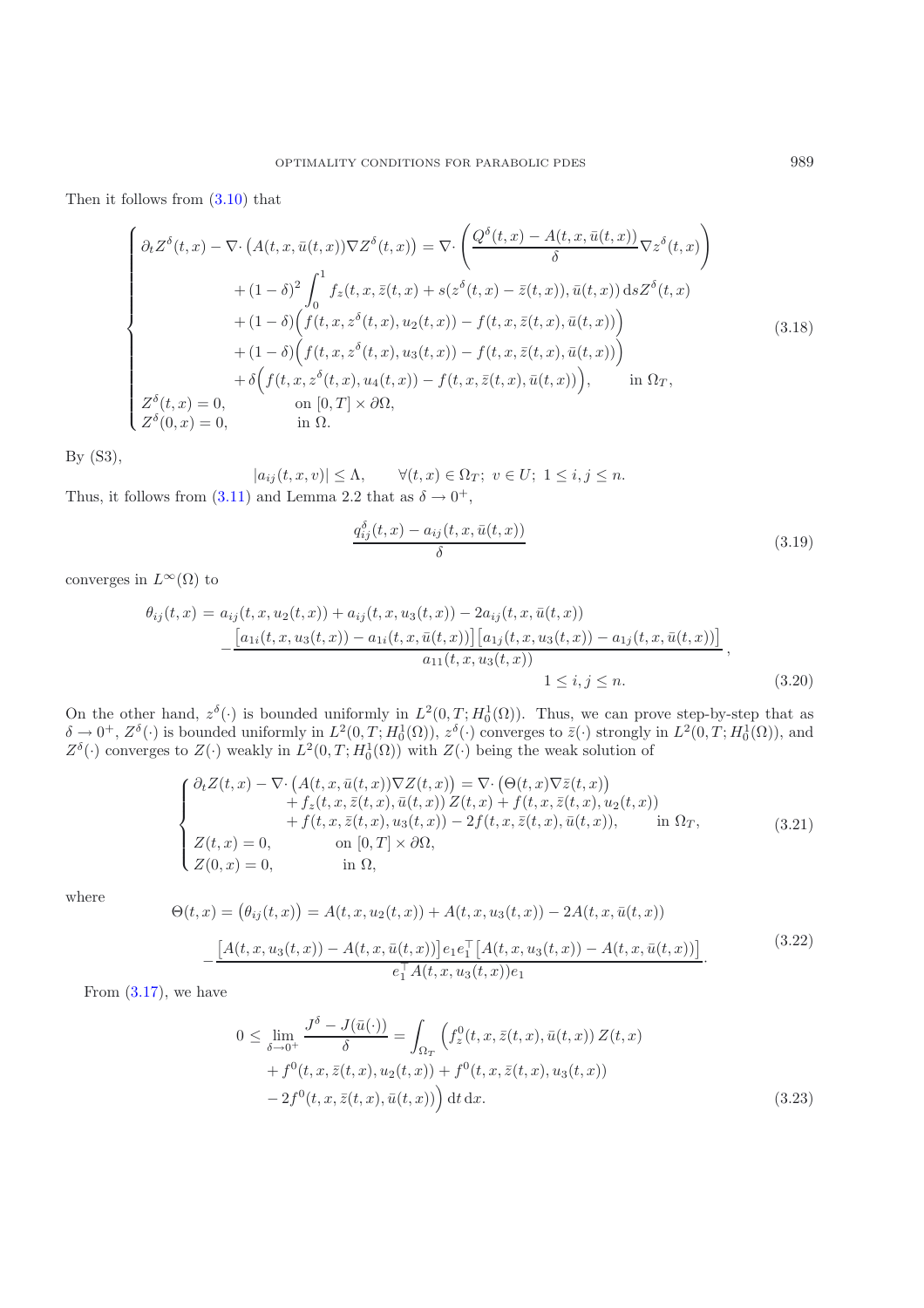## 3.3. **Duality**

Let  $\bar{\psi}(\cdot)$  be the solution of the adjoint equation [\(1.8\)](#page-1-4). Then [\(3.23\)](#page-14-0) becomes

<span id="page-15-0"></span>
$$
0 \leq \int_{\Omega_{T}} \left[ f^{0}(t,x,\bar{z}(t,x),u_{2}(t,x)) + f^{0}(t,x,\bar{z}(t,x),u_{3}(t,x)) - 2f^{0}(t,x,\bar{z}(t,x),\bar{u}(t,x)) \right]
$$
  
+  $\left( \partial_{t}\psi(t,x) + \nabla \cdot (A(t,x,\bar{u}(t,x))\nabla \bar{\psi}(t,x)) + f_{z}(t,x,\bar{z}(t,x),\bar{u}(t,x)) \bar{\psi}(t,x) \right) Z(t,x) \right] dt dx$   
=  $\int_{\Omega_{T}} \left[ f^{0}(t,x,\bar{z}(t,x),u_{2}(t,x)) + f^{0}(t,x,\bar{z}(t,x),u_{3}(t,x)) - 2f^{0}(t,x,\bar{z}(t,x),\bar{u}(t,x)) \right]$   
+  $\left( -\partial_{t}Z(t,x) + \nabla \cdot (A(t,x,\bar{u}(t,x))\nabla Z(t,x)) + f_{z}(t,x,\bar{z}(t,x),\bar{u}(t,x)) Z(t,x) \right) \bar{\psi}(t,x) \right] dt dx$   
=  $\int_{\Omega_{T}} \left[ f^{0}(t,x,\bar{z}(t,x),u_{2}(t,x)) + f^{0}(t,x,\bar{z}(t,x),u_{3}(t,x)) - 2f^{0}(t,x,\bar{z}(t,x),\bar{u}(t,x)) \right]$   
-  $\left( f(t,x,\bar{z}(t,x),u_{2}(t,x)) + f(t,x,\bar{z}(t,x),u_{3}(t,x)) - 2f(t,x,\bar{z}(t,x),\bar{u}(t,x)) \right) \bar{\psi}(t,x)$   
+  $\langle \Theta(t,x) \nabla \bar{z}(t,x), \nabla \bar{\psi}(t,x)) \right]$   
dt dx  
=  $\int_{\Omega_{T}} \left[ 2\left( f(t,x,\bar{z}(t,x),\bar{u}(t,x))\bar{\psi}(x) - f^{0}(t,x,\bar{z}(t,x),\bar{u}(t,x)) - \langle A(t,x,\bar{u}(t,x))\nabla \bar{z}(t,x),\nabla \bar{\psi}(t,x)) \right) - \left( f(t,x,\bar{z}(t,x),u_{3}(t,x))\bar{\psi}(x) - f^{0}(t,x,\bar{z}(t,x),u_{3}(t,x)) - \langle A(t,x,u_{3}(t,x))\nabla \bar{z}(t,x),\nab$ 

where  $H$  is defined by  $(1.10)$ ,

$$
\Phi(A, B, \xi, \eta, \nu) = \frac{\eta^{\top} A \nu \nu^{\top} A \xi}{\nu^{\top} B \nu}, \qquad (A, B, \xi, \eta, \nu) \in \mathcal{S}^{n} \times \mathcal{S}_{+}^{n} \times \mathbb{R}^{n} \times \mathbb{R}^{n} \times \mathbb{R}^{n}
$$
(3.25)

and  $S<sup>n</sup>$  is the set of all  $n \times n$  real symmetric matrices.

# 3.4. **Maximum condition**

By a standard argument [\[10\]](#page-19-1), it follows from [\(3.24\)](#page-15-0) that

<span id="page-15-1"></span>
$$
2H(t, x, \bar{z}(t, x), \bar{\psi}(t, x), \nabla \bar{z}(t, x), \nabla \bar{\psi}(t, x), \bar{u}(t, x)) \ge H(t, x, \bar{z}(t, x), \bar{\psi}(t, x), \nabla \bar{z}(t, x), \nabla \bar{\psi}(t, x), w) + H(t, x, \bar{z}(t, x), \bar{\psi}(t, x), \nabla \bar{z}(t, x), \nabla \bar{\psi}(t, x), v) + \Phi(A(t, x, v) - A(t, x, \bar{u}(t, x)), A(t, x, v), \nabla \bar{z}(t, x), \nabla \bar{\psi}(t, x), e_1),
$$
  

$$
\forall v, w \in U, \quad \text{a.e. } (t, x) \in \Omega_T.
$$
\n(3.26)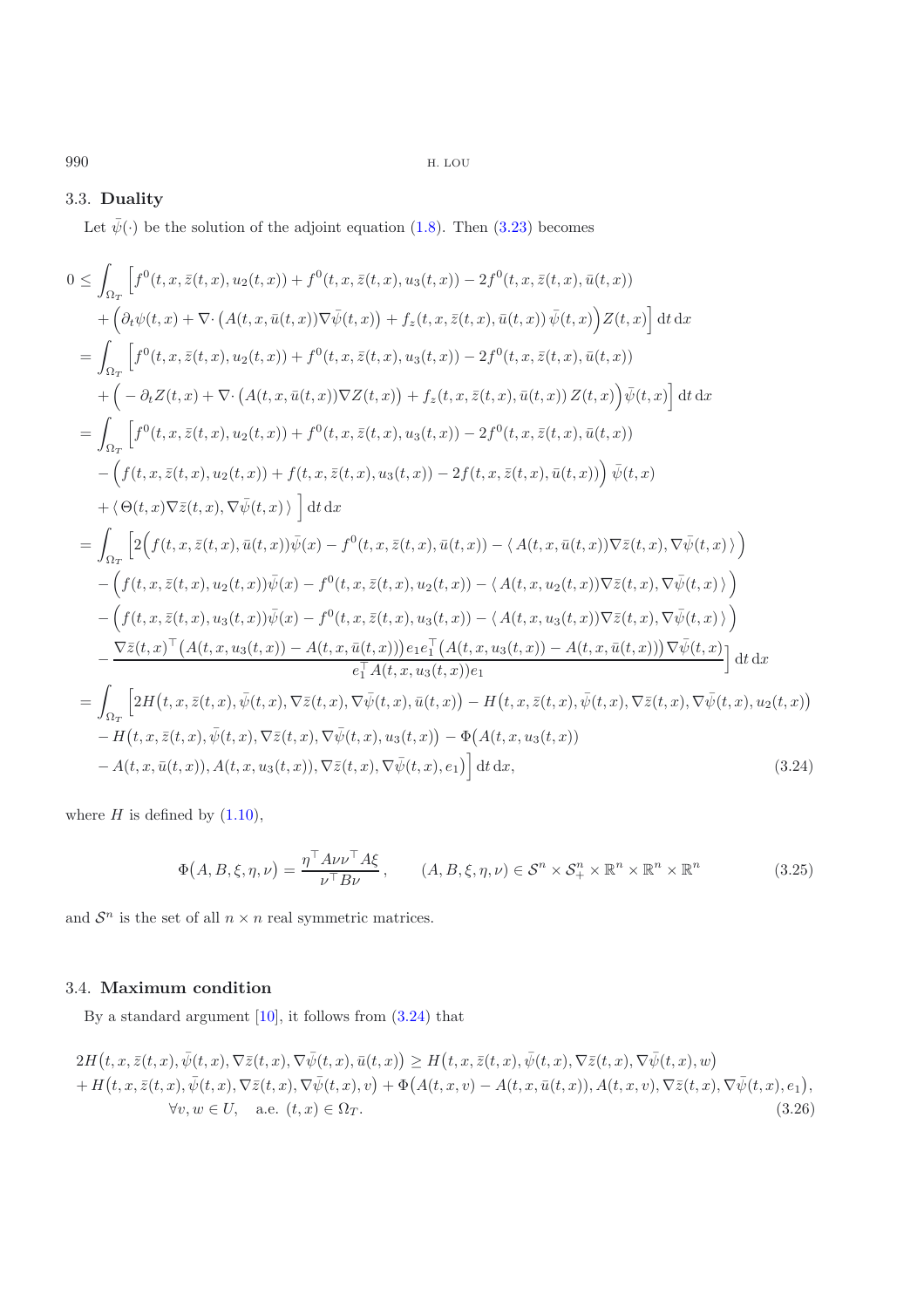Further, it is easy to see that [\(3.26\)](#page-15-1) is equivalent to the following two inequalities:

$$
H(t, x, \bar{z}(t, x), \bar{\psi}(t, x), \nabla \bar{z}(t, x), \nabla \bar{\psi}(t, x), \bar{u}(t, x)) \ge H\big(t, x, \bar{z}(t, x), \bar{\psi}(t, x), \nabla \bar{z}(t, x), \nabla \bar{\psi}(t, x), v\big),
$$
  

$$
\forall v \in U, \quad \text{a.e. } (t, x) \in \Omega_T \quad (3.27)
$$

and

$$
H(t, x, \bar{z}(t, x), \bar{\psi}(t, x), \nabla \bar{z}(t, x), \nabla \bar{\psi}(t, x), \bar{u}(t, x)) \ge H(t, x, \bar{z}(t, x), \bar{\psi}(t, x), \nabla \bar{z}(t, x), \nabla \bar{\psi}(t, x), v) + \Phi(A(t, x, v) - A(t, x, \bar{u}(t, x)), A(t, x, v), \nabla \bar{z}(t, x), \nabla \bar{\psi}(t, x), e_1),
$$
  

$$
\forall v \in U, \quad \text{a.e. } (t, x) \in \Omega_T. \quad (3.28)
$$

Moreover, we can generalize [\(3.28\)](#page-16-0) to the following:

$$
H(t, x, \overline{z}(t, x), \overline{\psi}(t, x), \nabla \overline{z}(t, x), \nabla \overline{\psi}(t, x), \overline{u}(t, x)) \ge H(t, x, \overline{z}(t, x), \overline{\psi}(t, x), \nabla \overline{z}(t, x), \nabla \overline{\psi}(t, x), v) + \Phi(A(t, x, v) - A(t, x, \overline{u}(t, x)), A(t, x, v), \nabla \overline{z}(t, x), \nabla \overline{\psi}(t, x), e),
$$
  

$$
\forall v \in U, e \in S^{n-1}, \text{ a.e. } (t, x) \in \Omega_T,
$$

where  $S^{n-1} = \{x \in \mathbb{R}^n \mid |x| = 1\}$ . Now, for given  $(t, x, v)$ , we denote

$$
\begin{cases}\n\mu = \frac{A(t, x, v)^{\frac{1}{2}} e}{|A(t, x, v)^{\frac{1}{2}} e|}, \\
\xi = A(t, x, v)^{-\frac{1}{2}} [A(t, x, v) - A(t, x, \bar{u}(t, x))] \nabla \bar{z}(t, x), \\
\eta = A(t, x, v)^{-\frac{1}{2}} [A(t, x, v) - A(t, x, \bar{u}(t, x))] \nabla \bar{\psi}(t, x).\n\end{cases}
$$
\n(3.29)

When e runs over  $S^{n-1}$ ,  $\mu$  will run over  $S^{n-1}$ . Then [\(3.27\)](#page-16-1) and [\(3.28\)](#page-16-0) become

$$
H(t, x, \bar{z}(t, x), \bar{\psi}(t, x), \nabla \bar{z}(t, x), \nabla \bar{\psi}(t, x), \bar{u}(t, x)) - H(t, x, \bar{z}(t, x), \bar{\psi}(t, x), \nabla \bar{z}(t, x), \nabla \bar{\psi}(t, x), v) \ge \sup_{|\mu|=1} \max \left( \xi^{\top} \mu \mu^{\top} \eta, 0 \right). \tag{3.30}
$$

By Lemma [2.5,](#page-10-0) one can get that

$$
\sup_{|\mu|=1} \xi^{\top} \mu \mu^{\top} \eta = \begin{cases} \frac{|\xi| |\eta| + \xi^{\top} \eta}{2} & \text{if } n \ge 2, \\ \xi \eta & \text{if } n = 1. \end{cases}
$$

Thus

$$
\sup_{|\mu|=1} \max\left(\xi^{\top} \mu \mu^{\top} \eta, 0\right) = \frac{|\xi| |\eta| + \xi^{\top} \eta}{2}.
$$
\n(3.31)

Combining the above, we obtain  $(1.9)$ . This completes the proof of Theorem [1.1.](#page-1-2)

We can see that the limit equation  $(3.10)$  of homogenizing spike variation equation  $(3.2)$  may be different for different r. More precisely,  $(3.10)$  has essentially three different cases corresponding to  $r < 2$ ,  $r = 2$  and  $r > 2$ , respectively. However, the variational equation [\(3.18\)](#page-14-1) is independent of  $r > 0$ . Thus, the final result (Thm. 1.1) can be got by choosing  $r \in (0, 2)$ . Such a choice will lead to a simple proof of Theorem 1.1. But, if we did that, we would not know whether we can get other conditions from cases of  $r \geq 2$ . This is not satisfied.

Concerning the method to construct spike variation, we have mentioned that special forms of spike variation are needed to get good expressions of the limit equations as  $(3.10)$ . When we introduce  $(3.1)$ , it is natural

<span id="page-16-1"></span><span id="page-16-0"></span>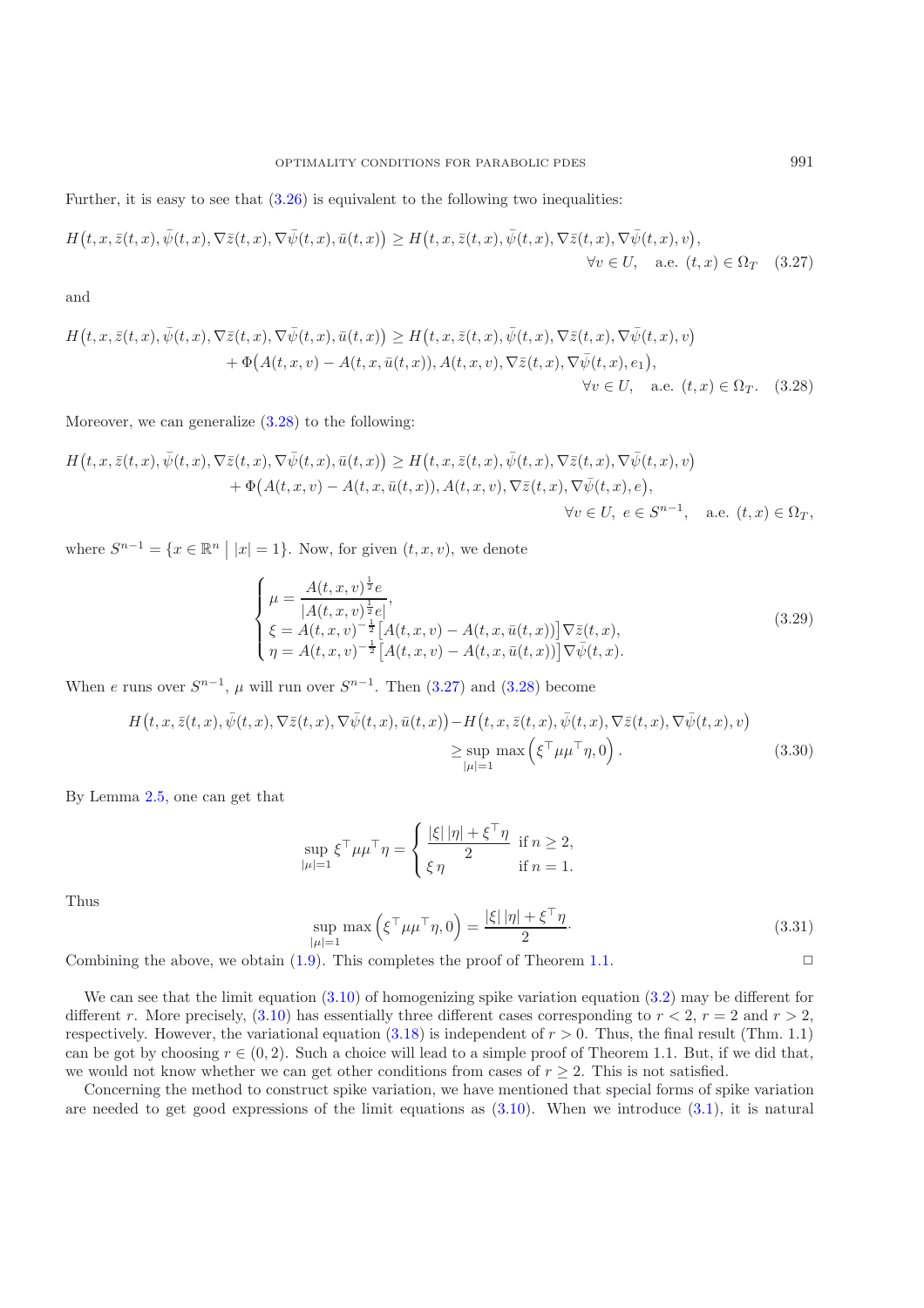to expect that  $u_4(\cdot)$  has no essential effect on the final result. The effect of  $u_2(\cdot)$  is in time scale. One can see that essentially,  $u_2(\cdot)$  works as a spike variation as  $A(\cdot)$  being independent of u. Difficulties caused by  $A(\cdot)$ containing u appear when  $u_3(\cdot)$  is introduced.

**Remark 3.1.** If we follow the idea of sequential laminates (see Tartar [\[16\]](#page-19-9)), we can generalize  $(3.10)$  and  $(3.17)$ by constructing more general homogenized equations with their leading terms satisfying

$$
Q^{\delta}(t,x) = \overline{A}(t,x) + \delta \big(A_2(t,x) + A_3(t,x) - 2\overline{A}(t,x)\big) - \delta \big(A_3(t,x) - \overline{A}(t,x)\big) \big(A_3(t,x)\big)^{-\frac{1}{2}}
$$
  
 
$$
\times P\big(A_3(t,x)\big)^{-\frac{1}{2}} \big(A_3(t,x) - \overline{A}(t,x)\big) + o(\delta),
$$

where

$$
\overline{A}(t,x) = A(t,x,\bar{u}(t,x)), \quad A_2(t,x) = A(t,x,u_2(t,x)), \quad A_3(t,x) = A(t,x,u_3(t,x))
$$

and

$$
P \in \mathscr{S}_1 \stackrel{\triangle}{=} \{W \in \mathcal{S}^n | W \ge 0, \text{tr } W = 1\}
$$
  
=  $\left\{\sum_{k=1}^n \alpha_k \xi_k \xi_k^\top | \alpha_1, \alpha_2, \dots, \alpha_n \in [0, 1], \xi_1, \xi_2, \dots, \xi_n \in S^{n-1}, \sum_{k=1}^n \alpha_k = 1\right\}.$ 

<span id="page-17-0"></span>Consequently, we can generalize  $(3.21)$ – $(3.23)$  with  $(3.22)$  being replaced by

$$
\Theta(t,x) = A_2(t,x) + A_3(t,x) - 2\overline{A}(t,x) - (A_3(t,x) - \overline{A}(t,x))
$$
  
\$\times (A\_3(t,x))^{-\frac{1}{2}}P (A\_3(t,x))^{-\frac{1}{2}}(A\_3(t,x) - \overline{A}(t,x))\$. (3.32)

It follows from

$$
\sup_{P\in\mathscr{S}_1}\xi^\top P\eta=\sup_{|x|=1}\xi^\top x x^\top\eta
$$

that  $(3.21)$ ,  $(3.23)$  and  $(3.32)$  still lead to Theorem [1.1.](#page-1-2)

### 4. Problem with state constraints

In this section, we will consider the cases of state constraint. We will only state the results since the proofs are completely similar to those of elliptic cases.

(S6) Let  $\mathcal{Z}$  be a Banach space with strictly convex dual  $\mathcal{Z}^*, F : L^2(0,T; H_0^1(\Omega)) \to \mathcal{Z}$  be continuous Fréchet differentiable, and  $E \subseteq \mathcal{Z}$  be closed and convex.

As in Chapter 5 of [\[10\]](#page-19-1), many state constraints can be stated in the following type:

<span id="page-17-1"></span>
$$
F(z(\cdot)) \in E. \tag{4.1}
$$

Let  $\mathcal{P}_{ad}$  be the set of all pairs  $(z(\cdot), u(\cdot))$  satisfying  $(1.1)$  and  $(4.1)$ . Any  $(z(\cdot), u(\cdot)) \in \mathcal{P}_{ad}$  is called an admissible pair. The set  $\mathcal{U}_{ad} \equiv \{u(\cdot) \in \mathcal{U} \mid (z(\cdot; u(\cdot)), u(\cdot)) \in \mathcal{P}_{ad}\}\$ is called the set of admissible controls. Our optimal control problem with state constraint is:

**Problem (SC)**. Find a control  $\bar{u}(\cdot) \in \mathcal{U}_{ad}$  such that

$$
J(\bar{u}(\cdot)) = \inf_{u(\cdot) \in \mathcal{U}} J(u(\cdot)).
$$
\n(4.2)

To state necessary conditions for optimal controls of Problem (SC), we need to recall the notion of finite co-dimensionality (see Chap. 4 of [\[10](#page-19-1)], for example).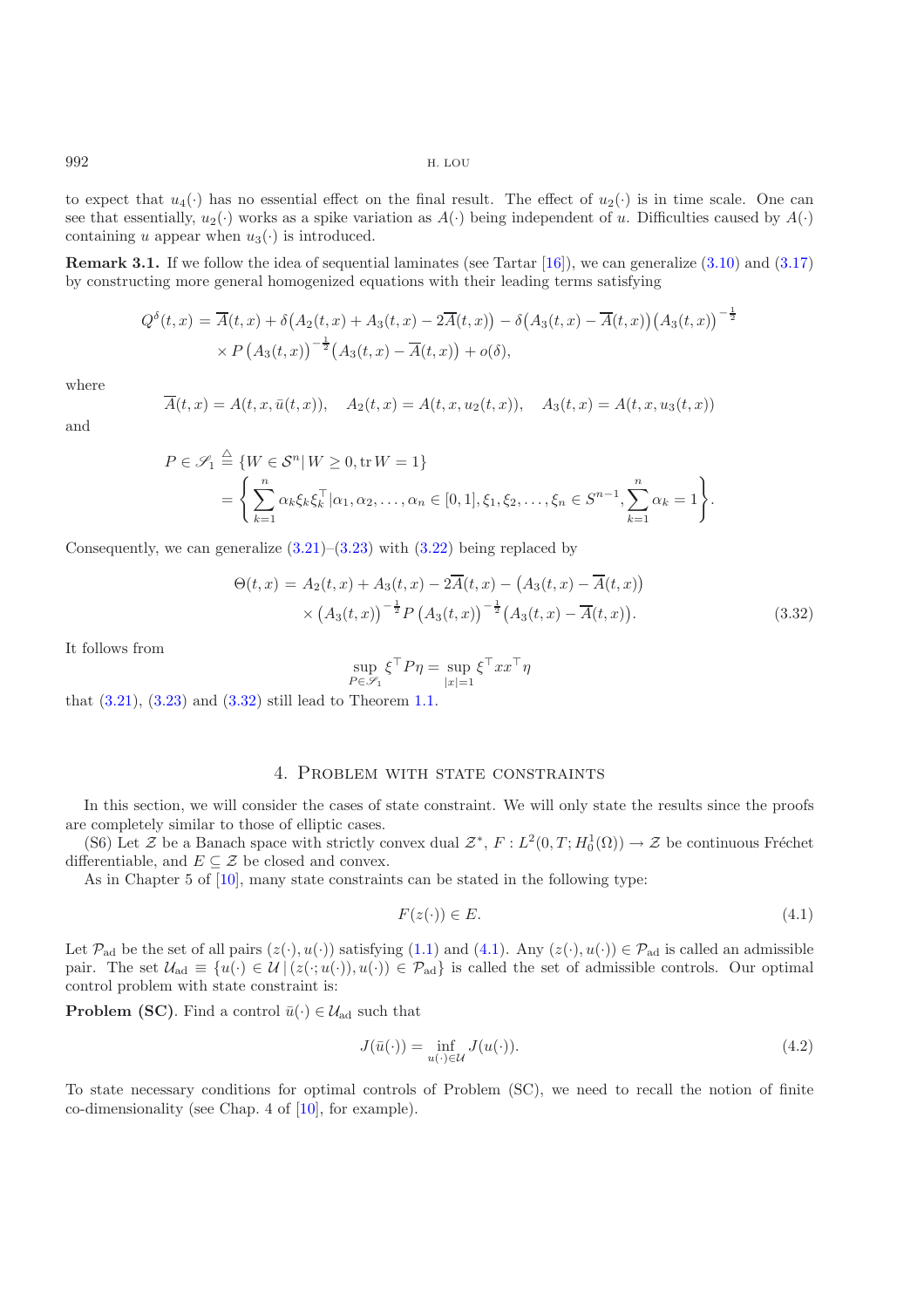**Definition 4.1.** Let X be a Banach space and  $X_0$  be a subspace of X. We say that  $X_0$  is finite co-dimensional in X if there exist  $x_1, x_2, \ldots, x_n \in X$ , such that

$$
\text{span}\left\{X_0, x_1, \dots, x_n\right\} \equiv \text{the space spanned by}\left\{X_0, x_1, \dots, x_n\right\} = X. \tag{4.3}
$$

A subset S of X is said to be finite co-dimensional in X if for some  $x_0 \in S$ , span  $(S - \{x_0\}) \equiv$  the closed subspace spanned by  $\{x-x_0|x \in S\}$  is a finite co-dimensional subspace of X and  $\overline{co} S \equiv$  the closed convex hull of  $S - \{x_0\}$  has a nonempty interior in this subspace.

Let  $(\bar{z}(\cdot), \bar{u}(\cdot))$  be an optimal pair of Problem (SC). Let  $Z = Z(\cdot; u(\cdot)) \in L^2(0, T; H_0^1(\Omega))$  be the unique weak<br>ution of the variational equation (3.21) and define the reachable set of variational system (3.21) as solution of the variational equation [\(3.21\)](#page-14-2) and define the reachable set of variational system [\(3.21\)](#page-14-2) as

$$
\mathcal{R} = \{ Z(\cdot; u(\cdot)) \mid u_2(\cdot), u_3(\cdot) \in \mathcal{U} \}.
$$
\n
$$
(4.4)
$$

Now, let us state the necessary conditions of an optimal control to Problem (SC) as follows:

**Theorem 4.2.** *Let* (S1)–(S6) *hold. Let*  $(\bar{z}(\cdot), \bar{u}(\cdot)) \in \mathcal{P}_{ad}$  *be an optimal pair of Problem* (SC). *Let* 

 $F'(\bar{z}(\cdot))\mathcal{R} - E \equiv \{\xi - \eta \mid \xi \in F'(\bar{z}(\cdot))\mathcal{R}, \ \eta \in E\}$ 

*be finite co-dimensional in* Z. Then there exists a triple  $(\bar{\psi}_0, \bar{\psi}(\cdot), \bar{\varphi}(\cdot)) \in \mathbb{R} \times L^2(0,T; H_0^1(\Omega)) \times \mathcal{Z}^*$  satisfying

$$
\begin{cases} \bar{\psi}_0 \leq 0, \\ (\bar{\psi}_0, \bar{\varphi}(\cdot)) \neq 0, \\ (\bar{\psi}_0, \bar{\psi}(\cdot)) \neq 0, \qquad \text{if } F'(\bar{z}(\cdot))^* \text{ is injective,} \end{cases}
$$
\n
$$
(4.5)
$$

$$
\langle \bar{\varphi}(\cdot), \eta - F(\bar{z}(\cdot)) \rangle_{\mathcal{Z}^*, \mathcal{Z}} \le 0, \qquad \forall \eta \in E,
$$
\n
$$
\langle \varphi(\cdot), \eta - F(\bar{z}(\cdot)) \rangle_{\mathcal{Z}^*, \mathcal{Z}} \le 0, \qquad \forall \eta \in E,
$$
\n
$$
(4.6)
$$

$$
\begin{cases}\n\partial_t \bar{\psi}(t,x) + \nabla \cdot \left( A(t,x,\bar{u}(t,x)) \nabla \bar{\psi}(t,x) \right) = -\psi_0 f_z^0(t,x,\bar{z}(t,x),\bar{u}(t,x)) \\
-f_z(t,x,\bar{z}(t,x),\bar{u}(t,x)) \bar{\psi}(t,x) + F'(\bar{z}(\cdot))^* \bar{\varphi}, \quad \text{in } \Omega_T, \\
\bar{\psi}(t,x) = 0, \quad \text{on } [0,T] \times \partial \Omega, \\
\bar{\psi}(T,x) = 0, \quad \text{in } \Omega,\n\end{cases}
$$
\n(4.7)

$$
H(t, x, \bar{z}(t, x), \bar{\psi}(t, x), \nabla \bar{z}(t, x), \nabla \bar{\psi}(t, x), \bar{u}(t, x)) - H(t, x, \bar{z}(t, x), \bar{\psi}(t, x), \nabla \bar{z}(t, x), \nabla \bar{\psi}(t, x), v)
$$
\n
$$
\geq \frac{1}{2} |A(t, x, v)^{-\frac{1}{2}} (A(t, x, \bar{u}(t, x)) - A(t, x, v)) \nabla \bar{z}(t, x) | |A(t, x, v)^{-\frac{1}{2}} (A(t, x, \bar{u}(t, x)) - A(t, x, v)) \nabla \bar{\psi}(t, x) |
$$
\n
$$
+ \frac{1}{2} \langle A(t, x, v)^{-\frac{1}{2}} (A(t, x, \bar{u}(t, x)) - A(t, x, v)) \nabla \bar{z}(t, x), A(t, x, v)^{-\frac{1}{2}} (A(t, x, \bar{u}(t, x)) - A(t, x, v)) \nabla \bar{\psi}(t, x) \rangle,
$$
\n
$$
\forall v \in U, \quad \text{a.e. } (t, x) \in \Omega_T,
$$
\n(4.8)

*where*

$$
H(t, x, z, \psi, \xi, \eta, v) = \langle \psi, f(t, x, z, v) \rangle + \psi_0 f^0(t, x, z, v) - \langle A(t, x, v)\xi, \eta \rangle,
$$
  

$$
(t, x, z, \psi, \xi, \eta, v) \in [0, T] \times \Omega \times \mathbb{R} \times \mathbb{R} \times \mathbb{R}^n \times \mathbb{R}^n \times U.
$$
 (4.9)

*Acknowledgements*. The author thanks the anonymous referees for their helpful suggestions.

#### **REFERENCES**

- <span id="page-18-1"></span>[1] G. Allaire, Homogenization and two-scale convergence. SIAM J. Math. Anal. **23** (1992) 1482–1518.
- <span id="page-18-0"></span>[2] A. Bensoussan, J.L. Lions and G. Papanicolaou, Asymptotic Analysis for Periodic Structures. North-Holland Company, Amsterdam (1978).